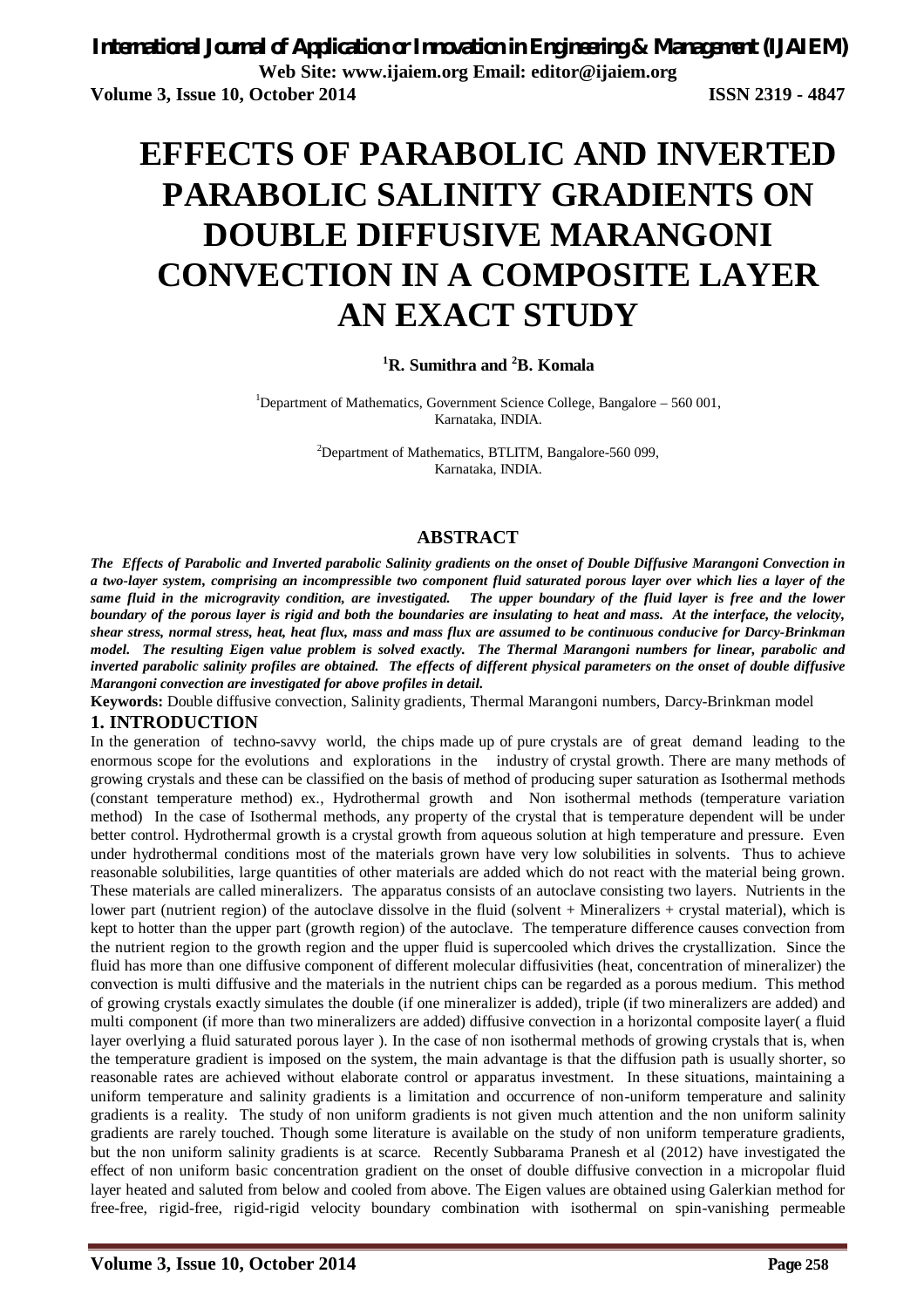boundaries. One linear and five non linear concentration profiles are considered and their comparative influence on onset is discussed and results are depicted graphically. It is observed that the fluid layer with suspended particles heated and saluted from below is more stable compared to the classical fluid layer without suspended particles. Here we make an attempt to study the effects of two non uniform salinity gradients (parabolic and inverted parabolic profile) on the onset of surface tension driven double diffusive convection in a horizontal composite layer by Exact method [6]. Here we give some literature on the effects of non uniform temperature gradients on Marangoni convection in single horizontal fluid and porous layers separately. Nanjundappa Rudraiah and Pradeep G Siddheshwar (2000) have investigated the effect of non-uniform basic temperature gradients on the onset of Marangoni convection in a horizontal layer of a Boussinesq fluid with suspended particles. It is observed that the fluid layer with suspended particles heated from below is more stable compared to the classical fluid layer without suspended particles. The problem has possible applications in microgravity situations [4]. Shivakumara et al (2002) have investigated the effect of different basic temperature gradients on the onset of ferro convection driven by combined surface tension and buoyancy forces are studied. The results indicate that the stability of Rayleigh-Bernard-Marangoni Ferro convection is significantly affected by basic temperature gradients and the mechanism for suppressing or augmenting the same is discussed in detail. It is shown that the results obtained under the limiting conditions compare well with the existing ones [1]. Melviana Johnson Fu et al (2009) have studied the effect of six different non-uniform basic state temperature gradients on the onsets of Marangoni convection in a horizontal micropolar fluid layer bounded below by a rigid plate and above by non-deformable free surface subjected to a constant heat flux. They used Rayleigh Ritz technique to solve the resulting Eigen value problem and discussed the influence of the various parameters on the onset of Marangoni convection [3]. Siti Suzillian Putri Mohamed Isa et al (2009) have investigated the effect of six different non-uniform basic temperature gradients on the onset of Marangoni convection in a horizontal layer with a free-slip bottom heated from below and cooled from above. They solved the resulting the Eigen value problem using single-term Galerkian expansion procedure and have discussed the effect of the various parameters on the onset of Marangoni convection [5]. Coming to the single porous layers, Shivakumara et al (2012) have investigated the effect of different forms of basic temperature gradients on the criterion for the onset of convection in a layer of an incompressible couple stress fluid saturated porous medium is investigated. It is shown that the principle of exchange of stability is valid, and the Eigen value problem is solved numerically using the Galerkian technique. The parabolic and inverted parabolic basic temperature profiles have the same effect on the onset of convection [2]. Sumithra and Manjunath (2014) have investigated the an exact study of Magneto-Marangoni-convection in a two layer system comprising an incompressible electrically conducting fluid saturated porous layer over which lies a layer of the same fluid in the presence of a vertical magnetic field in the microgravity condition. The lower rigid surface of the porous layer and the upper free surface are considered to be insulating to temperature perturbations. At the upper free surface, the surface tension effects depending on temperature are considered. At the interface, the normal and tangential components of velocity, heat and heat flux are assumed to be continuous. The resulting Eigen value problem is solved exactly for both parabolic and inverted parabolic temperature profiles and analytical expressions of the Thermal Marangoni Number are obtained. Effects of variation of different physical parameters on the Thermal Marangoni Number for both profiles are compared [7].

### **2. FORMULATION OF THE PROBLEM**

We consider a horizontal two – component fluid saturated, isotropic, sparsely packed porous layer of thickness  $d<sub>m</sub>$  underlying a two component fluid layer of thickness  $d<sub>n</sub>$ , in the microgravity condition. The lower surface of the porous layer is rigid and the upper surface of the fluid layer is free with the surface tension effects depending on both temperature and concentration. Both the boundaries are kept at different constant temperatures and concentrations. A Cartesian coordinate system is chosen with the origin at the interface between porous and fluid layers and the  $z - axis$ , vertically upwards. The continuity, momentum, energy and concentration equations are,

$$
\nabla \cdot \vec{q} = 0 \tag{1}
$$
\n
$$
\rho_0 \left[ \frac{\partial \vec{q}}{\partial t} + (\vec{q} \cdot \nabla) \vec{q} \right] = -\nabla P + \mu \nabla^2 \vec{q} \tag{2}
$$

$$
\frac{\partial T}{\partial t} + (\vec{q} \cdot \nabla)T = \kappa \nabla^2 T \tag{3}
$$

$$
\frac{\partial C}{\partial t} + (\vec{q} \cdot \nabla) C = \kappa_s \nabla^2 C \tag{4}
$$

For the porous layer,

$$
\nabla_m \cdot \vec{q}_m = 0 \tag{5}
$$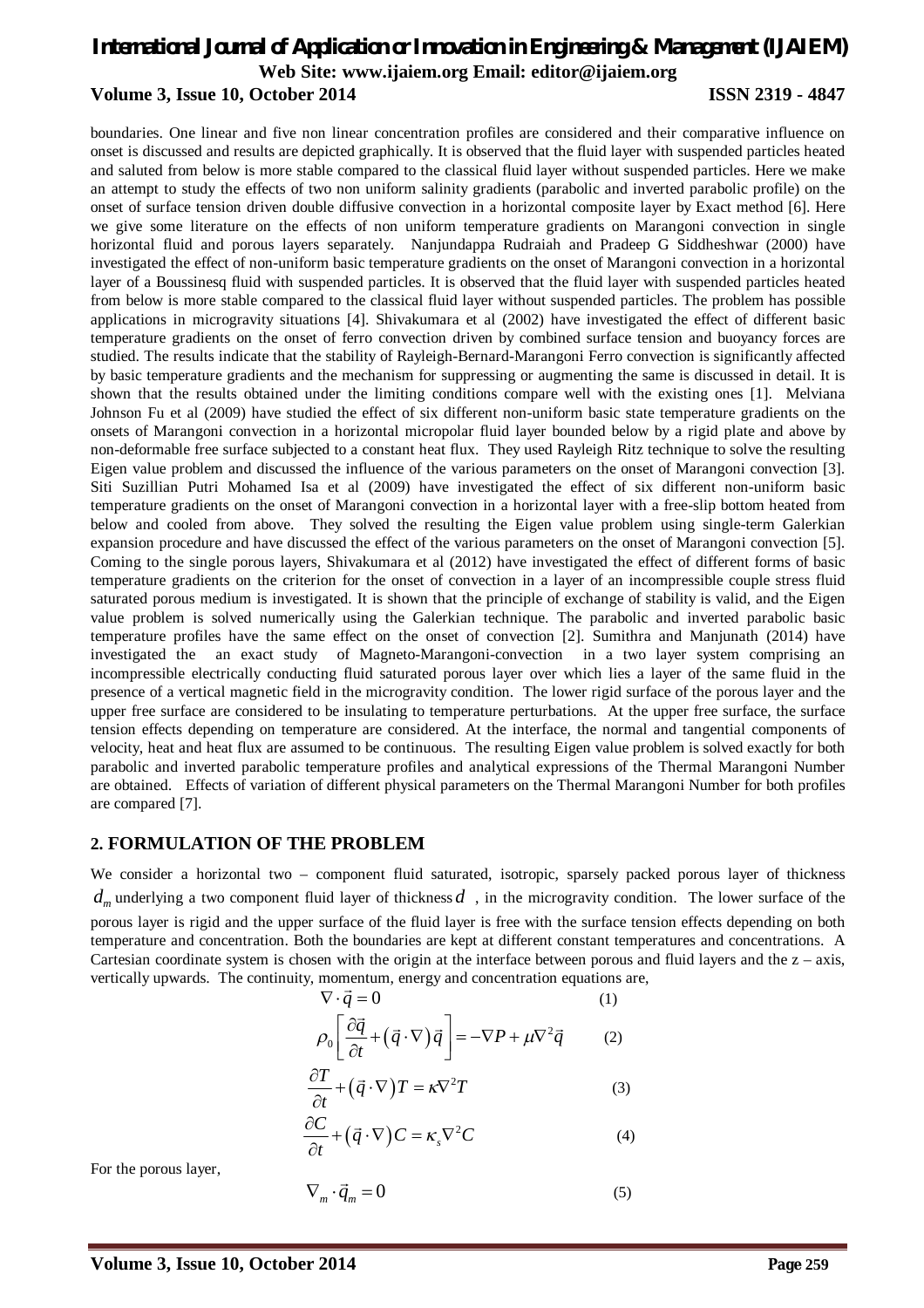**Volume 3, Issue 10, October 2014 ISSN 2319 - 4847**

$$
\frac{\rho_0}{\phi} \left( \frac{\partial \vec{q}_m}{\partial t} \right) = -\nabla_m P_m + \mu_m \nabla^2 \vec{q}_m - \frac{\mu}{K} \vec{q}_m \tag{6}
$$

$$
A\frac{\partial T_m}{\partial t} + (\vec{q}_m \cdot \nabla_m)T_m = \kappa_m \nabla_m^2 T_m \tag{7}
$$

$$
\phi \frac{\partial C_m}{\partial t} + (\vec{q}_m \cdot \nabla) C_m = \kappa_{sm} \nabla^2 C_m \tag{8}
$$

Where the symbols in the above equations have the following meaning  $\vec{q} = (u, v, w)$  is the velocity vector, *t* is the

time,  $\mu$  is the fluid viscosity,  $\rho_0$  is the fluid density,  $(\rho_0C_p)$  $(\rho C_p)$  $0 \sim p$  *m p f C A C*  $\rho$  $=\frac{(\sqrt{v^2 p})_m}{(\rho C_n)}$  is the ratio of heat capacities,  $C_p$  is the

specific heat,  $K$  is the permeability of the porous medium,  $T$  is the temperature,  $\kappa$  is the thermal diffusivity of the fluid, C is the concentration,  $\kappa$ <sub>s</sub> is the solute diffusivity of the fluid,  $\phi$  is the porosity, and the subscripts m and *f* refer to the porous medium and the fluid respectively. The basic steady state is assumed to be the quiescent and we consider the solution of the form,

$$
[u, v, w, P, T, C] = [0, 0, 0, P_b(z), T_b(z), C_b(z)]
$$
\n(9)

in the fluid layer

and in the porous layer

$$
[u_m, v_m, w_m, P_m, T_m, C_m] = [0, 0, 0, P_{mb}(z_m), T_{mb}(z_m), C_{mb}(z_m)]
$$
\n(10)

where the subscript 'b' denotes the basic state. The temperature distributions  $T_b(z)$ ,  $T_{mb}(z_m)$ , are found to be

$$
T_b(z) = T_0 + \frac{(T_u - T_0)z}{d} \text{ in } 0 \le z \le d \tag{11}
$$
  

$$
T_{mb}(z_m) = T_0 - \frac{(T_l - T_0)z_m}{d_m} \text{ in } 0 \le z_m \le d_m \tag{12}
$$

$$
T_0 = \frac{\kappa d_m T_u + \kappa_m dT_l}{\kappa d_m + \kappa_m d}
$$
 is the interface temperature.

The concentration distributions  $C_b(z)$ ,  $C_{mb}(z_m)$ , are found to be

$$
-\frac{\partial C_b}{\partial z} = \frac{C_0 - C_u}{d} h(z) \text{ in } 0 \le z \le d \tag{13}
$$

$$
-\frac{\partial C_{mb}}{\partial z_m} = \frac{C_L - C_0}{d_m} h_m(z_m) \text{ in } 0 \le z_m \le d_m \tag{14}
$$

Here  $h(z)$ ,  $h_m(z_m)$  are salinity gradients in fluid and porous layers respectively such that  $\mid h(z)\mid$ 0 0 *d*  $\int h(z) dz = d$  and  $\int h_m(z_m)$ *m d*  $\int h_m(z_m) dz_m = d_m$ . The subscript *b* denotes the basic state. At the

interface  $h(z) = h_m(z_m)$  and note that  $C_0 = \frac{\kappa a_m c_u + \kappa_m a c_l}{\kappa d}$  $m \sim m$  $C_0 = \frac{\kappa d_m C_u + \kappa_m dC}{I}$  $d_m + \kappa_m d$  $\kappa d_{m}C_{u} + \kappa_{m}$  $\kappa d_m + \kappa_m$  $=\frac{\kappa d_{m}C_{u}+}{\kappa}$  $\ddot{}$ is concentration at the interface.

In order to investigate the stability of the basic solution, infinitesimal disturbances are introduced in the form,  $(15)$ 

$$
\begin{bmatrix} \vec{q}, P, T, C \end{bmatrix} = \begin{bmatrix} 0, P_b(z), T_b(z), C_b(z) \end{bmatrix} + \begin{bmatrix} \vec{q}', P', \theta, S \end{bmatrix}
$$
(15)  
And  

$$
\begin{bmatrix} \vec{q}_m, P_m, T_m, C_m \end{bmatrix} = \begin{bmatrix} 0, P_{mb}(z_m), T_{mb}(z_m), C_{mb}(z_m) \end{bmatrix} + \begin{bmatrix} \vec{q}', P'_m, \theta_m, S_m \end{bmatrix}
$$
(16)

where the primed quantities are the perturbed ones over their equilibrium counterparts. Now Equations (15) and (16) are substituted into the Equations (1) to (8) and are linearized in the usual manner. Next, the pressure term is eliminated from (2) and (6) by taking curl twice on these two equations and only the vertical component is retained.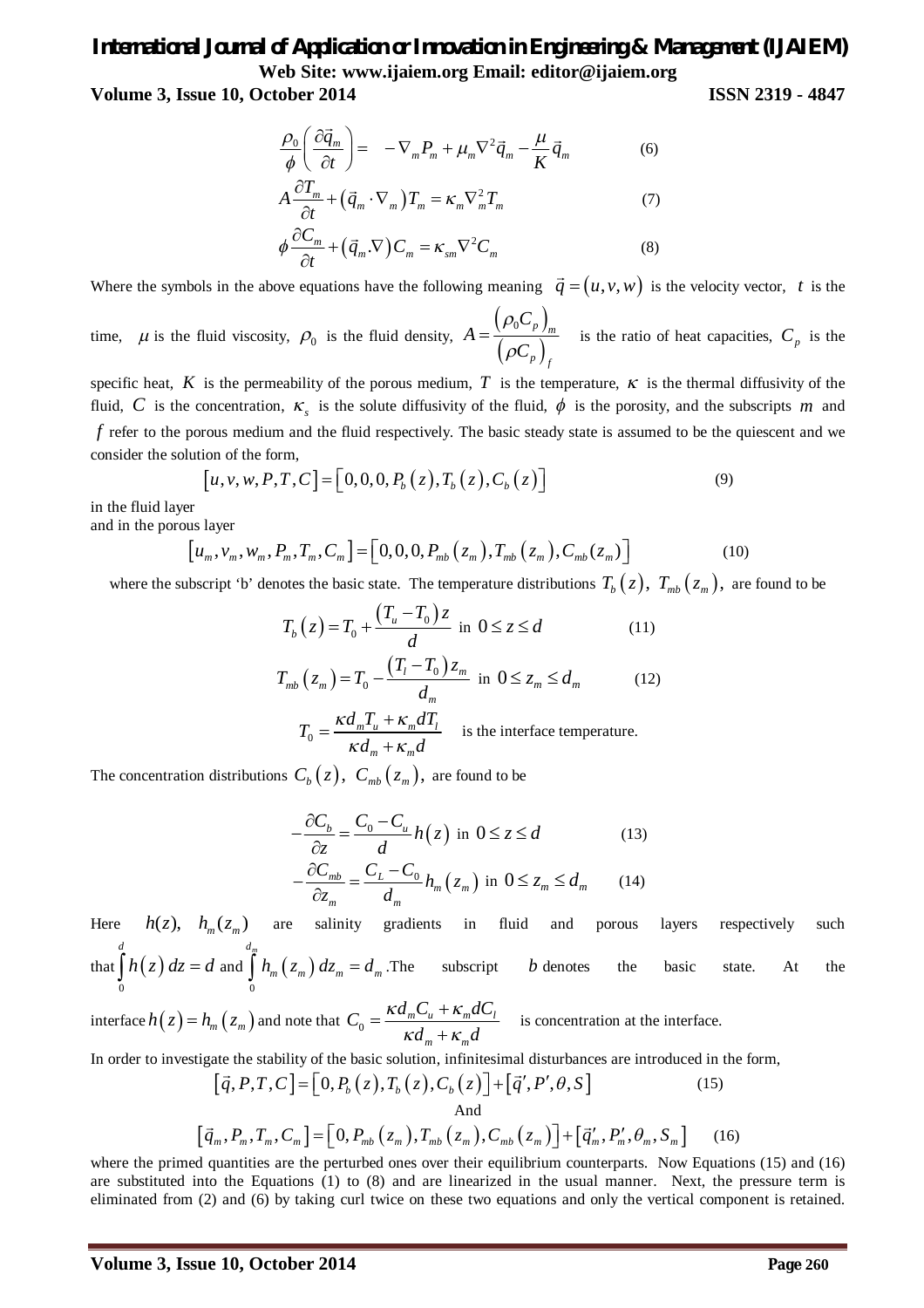#### **Volume 3, Issue 10, October 2014 ISSN 2319 - 4847**

The variables are then non-dimensionalized using *d* ,  $d^2$  $\frac{\pi}{\kappa}$ ,  $\frac{\pi}{d}$  $\frac{\kappa}{I}$ ,  $T_0 - T_u$  and  $C_0 - C_u$  as the units of length, time

velocity, temperature, and the concentration in the fluid layer and  $d_m$ , 2 *m m d*  $\frac{a_m}{\kappa}, \frac{a_m}{d}$ *m d*  $\frac{K_m}{I}$ ,  $T_l - T_0$ ,  $C_l - C_0$  as the

corresponding characteristic quantities in the porous layer. Note that the separate length scales are chosen for the two layers so that each layer is of unit depth.

In this manner the detailed flow fields in both the fluid and porous layers can be clearly obtained for all the depth

$$
ratios \hat{d} = \frac{d_m}{d}.
$$

The dimensionless equations for the perturbed variables are given by,

$$
\frac{1}{\Pr} \frac{\partial \nabla^2 w}{\partial t} = \nabla^4 w \tag{17}
$$

$$
\frac{\partial \theta}{\partial t} = w + \nabla^2 \theta \tag{18}
$$

$$
\frac{\partial S}{\partial t} = w h(z) + \tau \nabla^2 S \tag{19}
$$

$$
\frac{\beta^2}{\text{Pr}_m} \frac{\partial \nabla_m^2 w_m}{\partial t} = \hat{\mu} \beta^2 \nabla_m^4 w_m - \nabla_m^2 w_m \tag{20}
$$

$$
A\frac{\partial \theta_m}{\partial t} = W_m + \nabla_m^2 \theta_m \tag{21}
$$

$$
\phi \frac{\partial S_m}{\partial t} = W_m h_m(z_m) + \tau_m \nabla_m^2 S_m \tag{22}
$$

For the fluid layer  $\Pr = \frac{V}{K}$  is the Prandtl number,  $\tau = \frac{K_s}{K}$  $=\frac{\kappa_s}{\kappa}$  is the diffusivity ratio in the fluid layer. For the porous layer,  $Pr_m = \frac{CV_m}{12}$ *m*  $\varepsilon$ v  $=\frac{\epsilon v_m}{K}$  is the Prandtl number,  $\beta^2 = \frac{K}{d^2}$ *m*  $\frac{K}{a^2}$  = Da *d*  $\beta^2 = \frac{K}{d^2} = Da$  is the Darcy number,  $\hat{\mu} = \frac{V_m}{V}$  is the viscosity

ratio,  $\tau_m = \frac{\kappa_{sm}}{10}$ *m*  $\tau = \frac{\kappa}{\sqrt{2}}$  $=\frac{\kappa_{sm}}{\kappa}$  is the diffusivity ratio in the porous layer. We make the normal mode expansion and seek solutions for

the dependent variables in the fluid and porous layers according to

$$
\begin{bmatrix} w \\ \theta \\ S \end{bmatrix} = \begin{bmatrix} W(z) \\ \Theta(z) \\ S(z) \end{bmatrix} f(x, y) e^{nt}
$$
\n(23)

$$
\begin{bmatrix} w_m \\ \theta_m \\ S_m \end{bmatrix} = \begin{bmatrix} W_m(z_m) \\ \Theta_m(z_m) \\ S_m(z_m) \end{bmatrix} f(x_m, y_m) e^{n_m t}
$$
 (24)

With  $\nabla_2^2 f + a^2 f = 0$  and  $\nabla_{2m}^2 f_m + a_m^2 f_m = 0$ , where *a* and  $a_m$  are the non-dimensional horizontal wave numbers, *n* and  $n_m$  are the frequencies. Since the dimensional horizontal wave numbers must be the same for the fluid and porous layers, we must have  $\frac{a}{b} = \frac{a_m}{b_m}$ *m a a d d*  $=\frac{a_m}{I}$  and hence  $a_m = \hat{d}a$ . Substituting Equations (23) and (24) into the Equations

(17) to (22) and denoting the differential operator  $\frac{1}{\partial z}$  $\partial$  $\frac{\partial z}{\partial z}$  and *m z*  $\partial$  $\frac{\partial}{\partial z_m}$  by *D* and  $D_m$  respectively, an Eigen value problem consisting of the following ordinary differential equations, is obtained,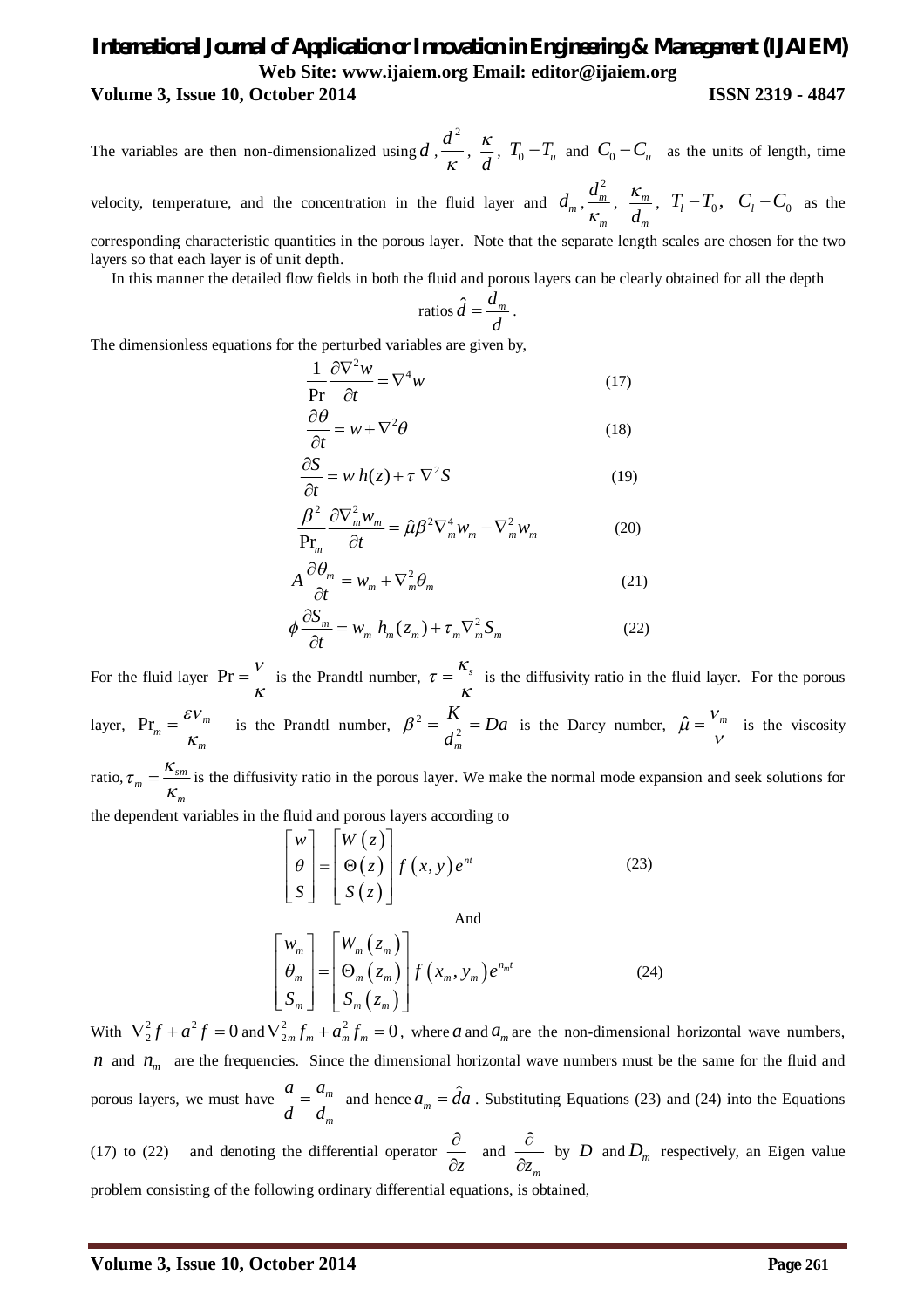**Volume 3, Issue 10, October 2014 ISSN 2319 - 4847**

$$
\ln 0 \le z \le 1,
$$
  

$$
\left(D^2 - a^2 + \frac{n}{\Pr}\right) \left(D^2 - a^2\right) W = 0
$$
 (25)

$$
(D2 - a2 + n) \Theta + W = 0
$$
 (26)  

$$
[\tau (D2 - a2) + n] S + W h(z) = 0
$$
 (27)

In 
$$
0 \le z_m \le 1
$$

$$
\left[ \left( D_m^2 - a_m^2 \right) \hat{\mu} \beta^2 + \frac{n_m \beta^2}{\Pr_m} - 1 \right] \left( D_m^2 - a_m^2 \right) W_m = 0
$$
\n
$$
\left( D_m^2 - a_m^2 + n_m A \right) \Theta_m + W_m = 0
$$
\n(28)\n(29)

$$
\[ \tau_m \left( D_m^2 - a_m^2 \right) + n_m \phi \] S_m + W_m h_m(z_m) = 0 \tag{30}
$$

It is known that the principle of exchange of instabilities holds for Double Diffusive Marangoni convection in both fluid and porous layers separately for certain choice of parameters. Therefore, we assume that the principle of exchange of instabilities holds even for the composite layers. In other words, it is assumed that the onset of convection is in the

form of steady convection and accordingly, we take  $n = n_m = 0$ .

We get,  
\n
$$
\ln 0 \le z \le 1.
$$
\n
$$
(D^2 - a^2)^2 W(z) = 0
$$
\n(31)  
\n
$$
(D^2 - a^2) \Theta(z) + W(z) = 0
$$
\n(32)  
\n
$$
\tau (D^2 - a^2) S(z) + W(z) h(z) = 0
$$
\n(33)  
\n
$$
\ln 0 \le z_m \le 1 \Big[ (D_m^2 - a_m^2) \hat{\mu} \hat{\mu}^2 - 1 \Big] (D_m^2 - a_m^2) W_m(z_m) = 0
$$
\n(34)  
\n
$$
(D_m^2 - a_m^2) \Theta_m(z_m) + W_m(z_m) = 0
$$
\n(35)

$$
\tau_m \left( D_m^2 - a_m^2 \right) S_m(z_m) + W_m(z_m) h_m(z_m) = 0
$$
\n(36)

Thus to solve the above ordinary differential equation we need 16 boundary conditions.

#### **3. BOUNDARY CONDITIONS**

The bottom boundary is assumed to be rigid and insulating to temperature and concentration so the boundary conditions at  $z_m = 0$  are

$$
w_m = 0, \frac{\partial w_m}{\partial z_m} = 0, \frac{\partial T_m}{\partial z_m} = 0, \frac{\partial S_m}{\partial z_m} = 0
$$
\n(37)

The upper boundary is assumed to be free, insulating to temperature and concentration so the appropriate boundary

conditions at 
$$
z = d
$$
 are  $w = 0$ ,  $\hat{\mu} \frac{\partial^2 w}{\partial z^2} = -\frac{\partial \sigma_t}{\partial T} \left[ \nabla^2 T \right] - \frac{\partial \sigma_t}{\partial C} \left[ \nabla^2 S \right]$ ,  $\frac{\partial T}{\partial z} = 0$ ,  $\frac{\partial S}{\partial z} = 0$  where  $\sigma_t = \sigma_0 - \sigma_T T - \sigma_S S$  is the surface tension, here  $\sigma_T = -\left(\frac{\partial \sigma_t}{\partial T}\right)_{T=T_0}$ ,  $\sigma_S = -\left(\frac{\partial \sigma_t}{\partial S}\right)_{C=C_0}$ At the interface

(i.e., at  $z = 0$ ,  $z_m = d_m$ ), the normal component of velocity, tangential velocity, temperature, heat flux, mass and mass flux are continuous and respectively yield (following Nield (1977)),

$$
w = w_m, \quad \frac{\partial w}{\partial z} = \frac{\partial w_m}{\partial z_m}, \quad T = T_m, \quad \kappa \frac{\partial T}{\partial z} = \kappa_m \frac{\partial T_m}{\partial z_m}, \quad S = S_m, \quad \kappa \frac{\partial S}{\partial z} = \kappa_{sm} \frac{\partial S_m}{\partial z_m}
$$
(38)

We note that two more velocity conditions are required at  $z = 0$ . Since we have used the Darcy-Brinkman equations of motion for the flow through the porous medium, the physically feasible boundary conditions on velocity are the

following, at the interface  $z = 0$  and  $z_m = d_m$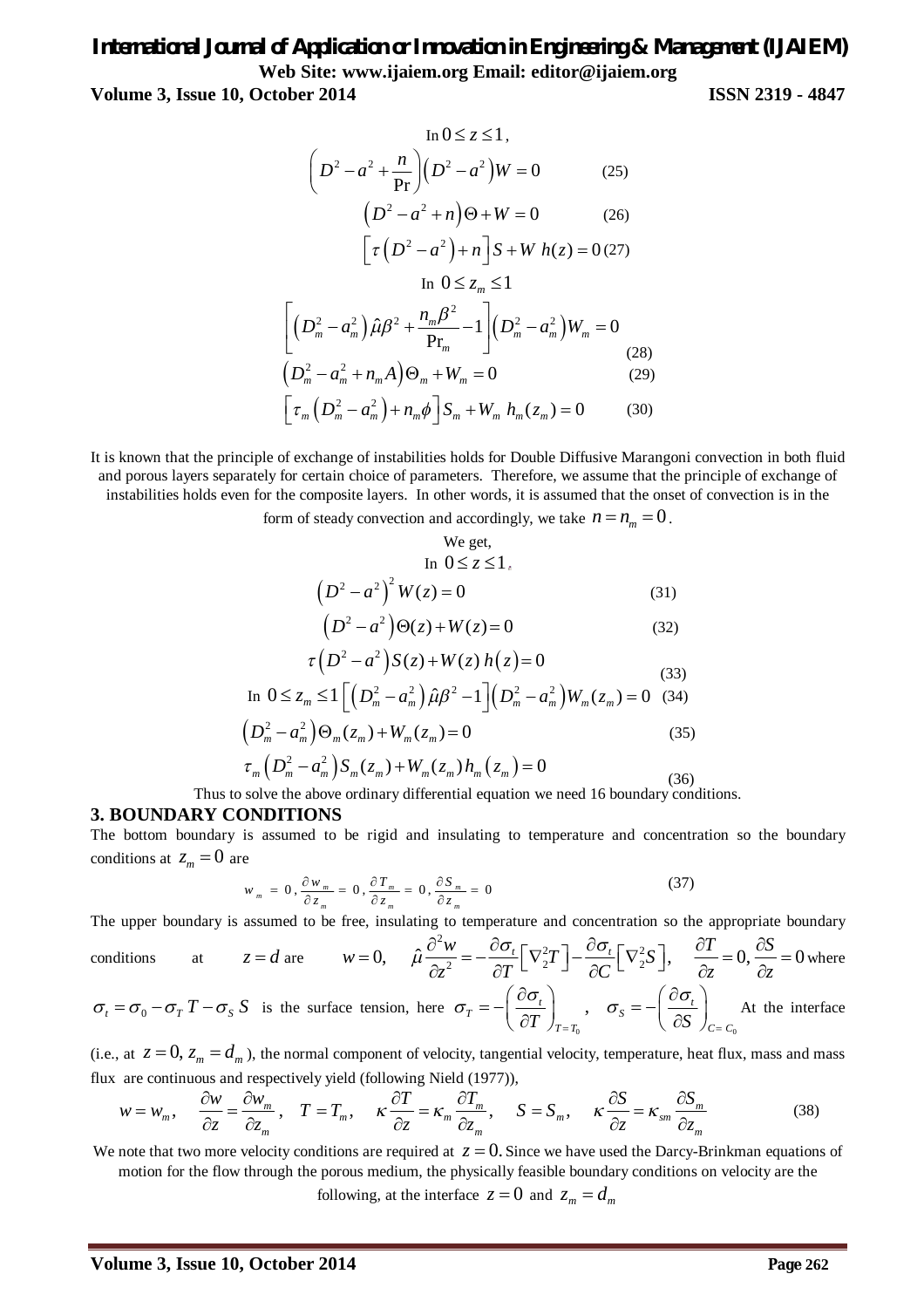**Volume 3, Issue 10, October 2014 ISSN 2319 - 4847**

$$
P_m - 2\mu_m \frac{\partial w_m}{\partial z_m} = P - 2\mu \frac{\partial w}{\partial z}
$$
 (39)

which will reduce to

$$
\mu \left( 3\nabla_2^2 + \frac{\partial^2}{\partial z^2} \right) \frac{\partial w}{\partial z} = -\frac{\mu_m}{K} \frac{\partial w_m}{\partial z_m} + \mu_m \beta^2 \left( 3\nabla_{2m}^2 + \frac{\partial^2}{\partial z_m^2} \right) \frac{\partial w_m}{\partial z_m}
$$

The other appropriate velocity boundary condition at the interface  $z = 0$ ,  $z_m = d_m$  can be,

$$
\mu \left( -\frac{\partial^2 w}{\partial z^2} + \nabla_2^2 w \right) = \mu_m \left( -\frac{\partial^2 w_m}{\partial z_m^2} + \nabla_{2m}^2 w_m \right)
$$
(40)

All the Sixteen boundary conditions (35) to (40) are non-dimensionalised and are subjected to Normal mode expansion and are given by

$$
W(1) = 0, \qquad D^2 W(1) + M a^2 \Theta(1) + M_s a^2 S(1) = 0, \qquad D\Theta(1) = 0, \qquad DS(1) = 0
$$

$$
\hat{T}W(0) = W_m(1), \quad \hat{T}\hat{d}DW(0) = D_mW_m(1), \quad \hat{T}\hat{d}^2 \left(D^2 + a^2\right)W(0) = \hat{\mu}\left(D_m^2 + a_m^2\right)W_m(0)
$$
\n
$$
\hat{T}\hat{d}^3 \beta^2 \left(D^3W(0) - 3a^2DW(0)\right) = -D_mW_m(1) + \hat{\mu}\beta^2 \left(D_m^3W_m(1) - 3a_m^2D_mW_m(1)\right)
$$
\n
$$
\Theta(0) = \hat{T}\Theta_m(1), \quad D\Theta(0) = D_m\Theta_m(1), \quad S(0) = \hat{S}S_m(1), \quad DS(0) = D_mS_m(1),
$$
\n
$$
\hat{S}(\hat{0}) = \hat{S}(\hat{0}) = \hat{S}(\hat{0}) = \hat{S}(\hat{0}) = \hat{S}(\hat{0}) = \hat{S}(\hat{0}) = \hat{S}(\hat{0}) = \hat{S}(\hat{0}) = \hat{S}(\hat{0}) = \hat{S}(\hat{0}) = \hat{S}(\hat{0}) = \hat{S}(\hat{0}) = \hat{S}(\hat{0}) = \hat{S}(\hat{0}) = \hat{S}(\hat{0}) = \hat{S}(\hat{0}) = \hat{S}(\hat{0}) = \hat{S}(\hat{0}) = \hat{S}(\hat{0}) = \hat{S}(\hat{0}) = \hat{S}(\hat{0}) = \hat{S}(\hat{0}) = \hat{S}(\hat{0}) = \hat{S}(\hat{0}) = \hat{S}(\hat{0}) = \hat{S}(\hat{0}) = \hat{S}(\hat{0}) = \hat{S}(\hat{0}) = \hat{S}(\hat{0}) = \hat{S}(\hat{0}) = \hat{S}(\hat{0}) = \hat{S}(\hat{0}) = \hat{S}(\hat{0}) = \hat{S}(\hat{0}) = \hat{S}(\hat{0}) = \hat{S}(\hat{0}) = \hat{S}(\hat{0}) = \hat{S}(\hat{0}) = \hat{S}(\hat{0}) = \hat{S}(\hat{0}) = \hat{S}(\hat{0}) = \hat{S}(\hat{0}) = \hat{S}(\hat{0}) = \hat{S}(\hat{0}) = \hat{S}(\hat{0}) = \hat{S}(\hat{0
$$

$$
w_m(0) = 0, \quad D_m w_m(0) = 0, \quad D_m \Theta_m(0) = 0, \quad D_m S_m(0) = 0 \tag{41}
$$

Where  $M = -\frac{\partial \sigma_t}{\partial x} \left( \frac{T_0 - T_u}{T_0} \right) d$ *M T v* σ Ƙ  $=-\frac{\partial \sigma_t}{\partial x}(T_0 \frac{\partial \sigma_t}{\partial T} \frac{(T_0 - T_u) d}{\nu \kappa}$  is the thermal Marangoni number,  $M_s = -\frac{\partial \sigma_t}{\partial S} \frac{(C_0 - C_u)}{\nu \kappa}$  $C_0 - C_u d$ *M S v* σ ĸ  $=-\frac{\partial \sigma_t}{\partial \sigma_t} \frac{(C_0 \partial$ is the solute Marangoni number, while  $\hat{T} = (T_L - T_0) / (T_0 - T_U)$  ,  $\hat{S} = (C_L - C_0) / (C_0 - C_U)$  , and  $\hat{d} = d_m / d$  is the depth ratio. We see that  $\hat{\kappa} = \kappa_m / \kappa = \hat{d} / \hat{T}$  and  $\hat{\kappa}_s = \kappa_{sm} / \kappa_s = \hat{d} / \hat{S}$  because the steady state heat and mass fluxes are continuous across the interface. The Equations (31) to (36) are to be solved with respect to the above boundary

### **4. EXACT SOLUTION**

conditions (41).

The solutions of the Equations (31) and (34) are independent of  $\Theta(z)$ ,  $S(z)$ ,  $\Theta_m(z_m)$ ,  $S_m(z_m)$  and thus

can be solved and expressions for  $W$  and  $W<sub>m</sub>$  can be obtained as,

$$
W(z) = C_1 \text{Cosh}(az) + C_2 \text{Cosh}(az) + C_3 \text{Sinh}(az) + C_4 \text{Sinh}(az)
$$
\n<sup>(42)</sup>

$$
W_m(z_m) = C_5 \cosh\left(a_m z_m\right) + C_6 \sinh\left(a_m z_m\right) + C_7 \cosh\left(\sigma z_m\right) + C_8 \sinh\left(\sigma z_m\right) \tag{43}
$$

where 
$$
\sigma = \sqrt{\frac{1}{\hat{\mu}a_m^2} + a_m^2}
$$
, and the expressions for  $W(z)$  and  $W_m(z)$  are

$$
W(z) = C_1 \left[ \cosh(az) + A_1 z \cosh(az) + A_2 \sinh(az) + A_3 z \sinh(az) \right]
$$
\n
$$
(44)
$$

$$
W_m(z_m) = C_1 \left[ A_4 \text{Cosh}\left(a_m z_m\right) + A_5 \text{Sinh}\left(a_m z_m\right) + A_6 \text{Cosh}\left(\sigma z_m\right) + A_7 \text{Sinh}\left(\sigma z_m\right) \right] \tag{45}
$$

where  $A_1, A_2, A_3, A_4, A_5, A_6, A_7$  are constants which are determined using corresponding velocity the boundary conditions  $(41)^1$ , $(41)^5$ , $(41)^6$ , $(41)^7$ , $(41)^8$ , $(41)^{13}$ , $(41)^{14}$  as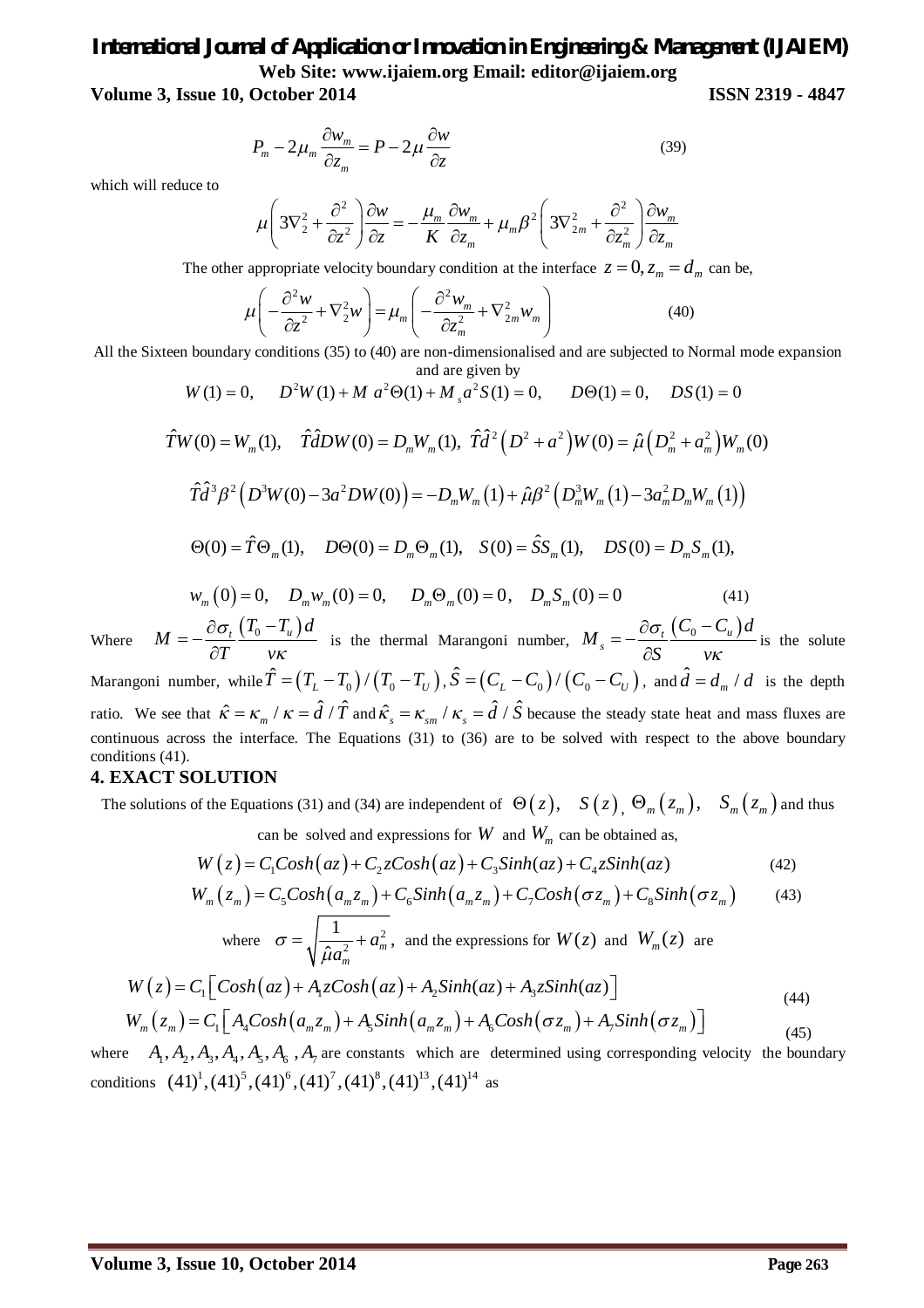**Volume 3, Issue 10, October 2014 ISSN 2319 - 4847**

$$
A_1 = A_4 \Delta_3 + A_5 \Delta_4, \quad A_2 = A_4 \Delta_1 + A_5 \Delta_2, \quad A_3 = -a + A_4 \Delta_5 + A_5 \Delta_6
$$

$$
A_4 = \frac{1}{\Delta_9} \left( \hat{T} - \frac{\Delta_{10}}{\Delta_8 \Delta_9 - \Delta_{10} \Delta_7} \left( \left( a \sinh(a) - \cosh(a) \right) \Delta_9 - \hat{T} \Delta_7 \right) \right)
$$

$$
A_5 = \frac{\left( \left( a \sinh(a) - \cosh(a) \right) \Delta_9 - \hat{T} \Delta_7 \right)}{\Delta_8 \Delta_9 - \Delta_{10} \Delta_7}, \quad A_6 = -A_4, \quad A_7 = \frac{-A_5 a_m}{\sigma}
$$

And  $\Delta_i^{s}$  are

$$
\Delta_{1} = \frac{-1}{2a^{3}\hat{T}\hat{d}^{3}\beta^{2}} \Big[ \Big( -1 - 3a_{m}^{2}\hat{\mu}\beta^{2} \Big) \Big( a_{m}Sinh(a_{m}) - \sigma Sinh(\sigma) \Big) + \hat{\mu}\beta^{2} \Big( a_{m}^{3}Sinh(a_{m}) - \sigma^{3}Sinh(\sigma) \Big) \Big]
$$
  
\n
$$
\Delta_{2} = \frac{-1}{2a^{3}\hat{T}\hat{d}^{3}\beta^{2}} \Big[ \Big( -1 - 3a_{m}^{2}\hat{\mu}\beta^{2} \Big) \Big( Cosh(a_{m}) - Cosh(\sigma) \Big) a_{m} + \hat{\mu}\beta^{2} \Big( a_{m}^{2}Cosh(a_{m}) - \sigma^{2}Cosh(\sigma) \Big) a_{m} \Big]
$$
  
\n
$$
\Delta_{3} = \frac{1}{\hat{T}\hat{d}} \Big( a_{m}Sinh(a_{m}) - \sigma Sinh(\sigma) - \hat{T}\hat{d}a\Delta_{1} \Big), \Delta_{4} = \frac{1}{\hat{T}\hat{d}} \Big( a_{m}(Cosh(a_{m}) - Cosh(\sigma)) - \hat{T}\hat{d}a\Delta_{2} \Big)
$$
  
\n
$$
\Delta_{5} = \frac{1}{2a\hat{T}\hat{d}^{2}} \Big[ \hat{\mu} \Big( 2a_{m}^{2}Cosh(a_{m}) - \Big(\sigma^{2} + a_{m}^{2} \Big) Cosh(\sigma) \Big) \Big]
$$
  
\n
$$
\Delta_{6} = \frac{1}{2a\hat{T}\hat{d}^{2}} \Big[ \hat{\mu} \Big( 2a_{m}^{2}Sinh(a_{m}) - \frac{a_{m}}{\sigma} \Big(\sigma^{2} + a_{m}^{2} \Big) Sinh(\sigma) \Big) \Big]
$$
  
\n
$$
\Delta_{7} = \Delta_{3}Cosh(a) + \Delta_{1}Sinh(a) + \Delta_{5}Sinh(a), \Delta_{8} = \Delta_{4}Cosh(a) + \Delta_{2}Sinh(a) + \Delta_{6}Sinh(a)
$$
  
\n
$$
\Delta_{9} = Cosh(a_{m}) - Cosh(\sigma), \Delta_{10} = Sinh(a_{m}) - \frac{a_{m}}{\sigma} Sinh(\sigma)
$$

The Temperature distributions are obtained from the Equations (32) and (35) by substituting expressions for *W* and *Wm* , are as below

$$
\Theta(z) = C_1 \{ A_8 \cosh(az) + A_9 \sinh(az) - \frac{1}{4a} [\sinh(az)(2z + A_1 z^2 - \frac{A_3 z}{a}) + \cosh(az)(2A_2 z - \frac{A_1 z}{a} + A_3 z^2)] \}
$$
  

$$
\Theta_m(z_m) = C_1 \{ A_1 \cosh(az_m) + A_1 \sinh(az_m) - \frac{A_4 z_m}{2a_m} \sinh(az_m) - \frac{A_5 z_m}{2a_m} \cosh(az_m) - \frac{A_6}{\sigma^2 - a_m^2} \cosh(\sigma z_m) - \frac{A_7}{\sigma^2 - a_m^2} \sinh(\sigma z_m) \}
$$

The constants  $A_8$ ,  $A_9$ ,  $A_{10}$ ,  $A_{11}$  are determined using temperature boundary conditions  $(41)^3$ ,  $(41)^9$ ,  $(41)^{10}$ ,  $(41)^{15}$  and are obtained as below.

$$
A_8 = A_{10}\hat{T}Cosh(a_m) + \delta_4, \quad aA_9 = A_{10}a_m\sinh(a_m) + \delta_5
$$
  

$$
A_{10} = \frac{\delta_1 - a\delta_4\sinh(a) - \delta_5Cosh(a)}{\hat{T}aCosh(a_m)\sinh(a) + a_m\cosh(a)\sinh(a_m)}, \quad A_{11} = \frac{1}{a_m}\left(\frac{A_5}{2a_m} + \frac{A_7\sigma}{\sigma^2 - a_m^2}\right)
$$

Where  $\delta_i^{\prime s}$  are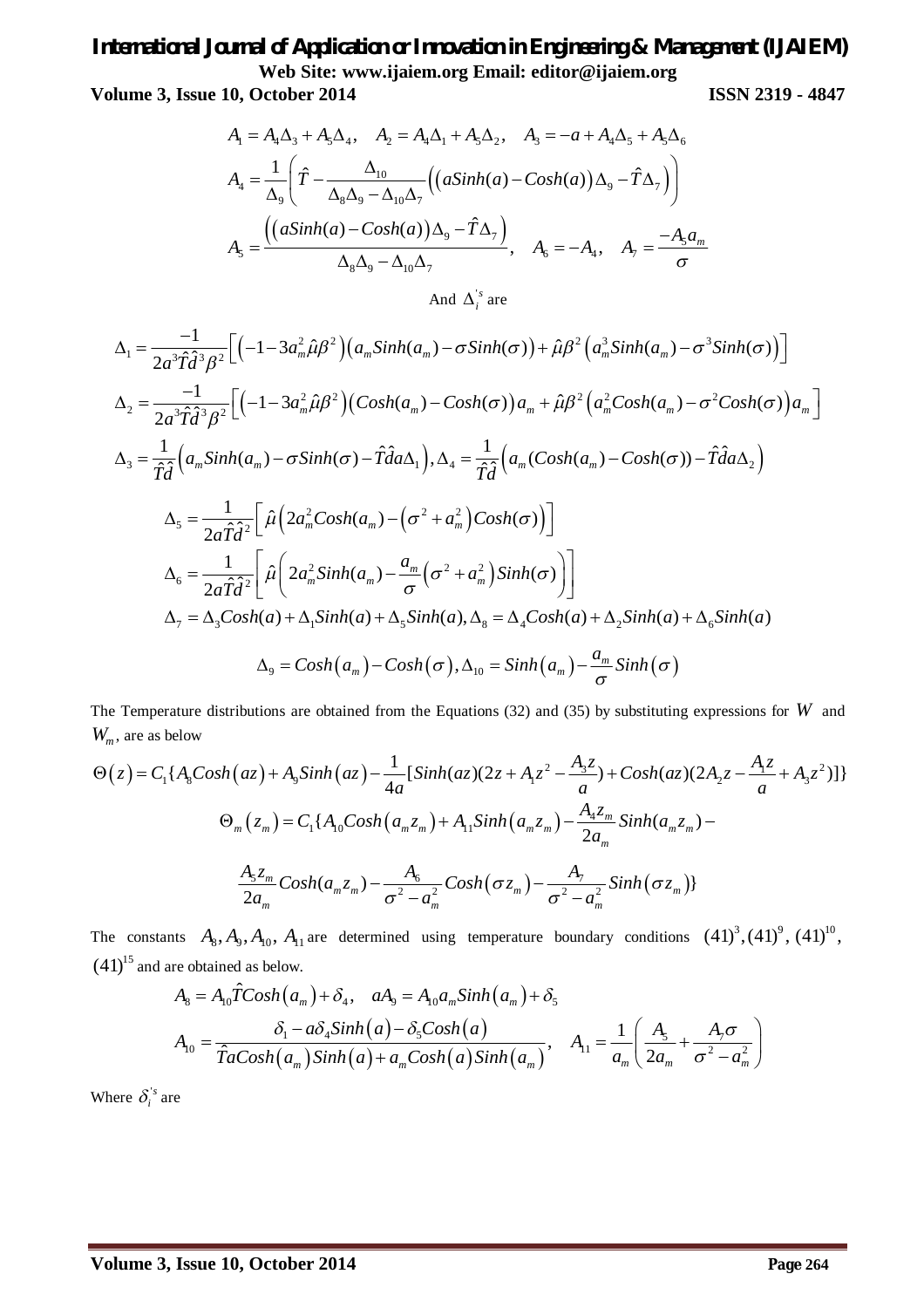**Volume 3, Issue 10, October 2014 ISSN 2319 - 4847**

$$
\delta_1 = \frac{1}{4a} \left[ aCosh(a) \left( 2 + A_1 - \frac{A_3}{a} \right) + Sinh(a) \left( 2 + 2A_1 - \frac{A_3}{a} \right) \right]
$$
  
\n
$$
+ \frac{1}{4a} \left[ aSinh(a) \left( 2A_2 - \frac{A_1}{a} + A_3 \right) + Cosh(a) \left( 2A_2 - \frac{A_1}{a} + 2A_3 \right) \right]
$$
  
\n
$$
\delta_2 = \frac{A_4}{2a_m} Sinh(a_m) + \frac{A_5}{2a_m} Cosh(a_m) + \frac{A_6}{\sigma^2 - a_m^2} Cosh(\sigma) + \frac{A_7}{\sigma^2 - a_m^2} Sinh(\sigma)
$$
  
\n
$$
\delta_3 = \frac{A_4}{2a_m} (Sinh(a_m) + a_m Cosh(a_m)) + \frac{A_5}{2a_m} (Cosh(a_m) + a_m Sinh(a_m)) + \frac{A_6 \sigma}{\sigma^2 - a_m^2} Sinh(\sigma) + \frac{A_7 \sigma}{\sigma^2 - a_m^2} Cosh(\sigma)
$$
  
\n
$$
\delta_4 = \frac{1}{a_m} \left( \frac{A_5}{2a_m} + \frac{A_7 \sigma}{\sigma^2 - a_m^2} \right) \hat{T} Sinh(a_m) - \hat{T} \delta_2
$$
  
\n
$$
\delta_5 = \frac{1}{4a} \left( 2A_2 - \frac{A_1}{a} \right) + \left( \frac{A_5}{2a_m} + \frac{A_7 \sigma}{\sigma^2 - a_m^2} \right) Cosh(a_m) - \delta_3
$$

#### **4.1 Linear Salinity Profile**

We consider linear salinity profile of the form  $h(z) = h_m(z_m) = 1$ , substituting this in eq.(33) and (36) the expressions for  $S(z)$  and  $S_m(z_m)$  are obtained as

$$
S(z) = C_1 \left\{ A_1 \cosh(az) + A_1 \sinh(az) - \frac{1}{4\alpha \tau} \left[ \sinh(az) \left( 2z + A_1 z^2 - \frac{A_3 z}{a} \right) + \cosh(az) \left( 2A_2 z - \frac{A_1 z}{a} + A_3 z^2 \right) \right] \right\}
$$
  

$$
S_m(z_m) = C_1 \left\{ A_1 \cosh(a_m z_m) + A_1 \sinh(a_m z_m) - \frac{1}{\tau_{pm}} \left( \frac{A_4 z_m}{2a_m} \sinh(a_m z_m) + \frac{A_5 z_m}{2a_m} \cosh(a_m z_m) + \frac{A_6}{\sigma^2 - a_m^2} \cosh(\sigma z_m) + \frac{A_7}{\sigma^2 - a_m^2} \sinh(\sigma z_m) \right) \right\}
$$

The constants  $A_{12}$ ,  $A_{13}$ ,  $A_{14}$ ,  $A_{15}$  are determined using salinity boundary conditions  $(41)^4$ ,  $(41)^{11}$ ,  $(41)^{12}$ ,  $(41)^{16}$  and are obtained as below.

$$
A_2 = \hat{S} \left[ \frac{\delta_6 - \delta_{0}}{\delta_3} \cosh(a_m) + \frac{\sinh(a_m)}{a_m \tau_{pm}} \left( \frac{A_5}{2a_m} + \frac{A_7 \sigma}{\sigma^2 - a_m^2} \right) - \delta_7 \right]
$$
  

$$
aA_3 = \left[ \frac{\delta_6 - \delta_{00}}{\delta_9} a_m \sinh(a_m) + \frac{\cosh(a_m)}{\tau_{pm}} \left( \frac{A_5}{2a_m} + \frac{A_7 \sigma}{\sigma^2 - a_m^2} \right) + \delta_3 \right], \quad A_4 = \frac{\delta_6 - \delta_{00}}{\delta_9}, \quad A_5 = \frac{1}{a_m \tau_{pm}} \left( \frac{A_5}{2a_m} + \frac{A_7 \sigma}{\sigma^2 - a_m^2} \right)
$$

Where  $\delta_i^{\prime s}$ ,  $\delta_i^s$ , for i = 6 to 10 are

$$
\delta_6 = \frac{1}{4a\tau} \bigg[ \sinh\left(a\right) \bigg(2 + 2A_1 - \frac{A_3}{a}\bigg) + a \cosh\left(a\right) \bigg(2 + A_1 - \frac{A_3}{a}\bigg) +
$$
  

$$
\cosh\left(a\right) \bigg(2A_2 + 2A_3 - \frac{A_1}{a}\bigg) + a \sinh\left(a\right) \bigg(2A_2 + A_3 - \frac{A_1}{a}\bigg)\bigg]
$$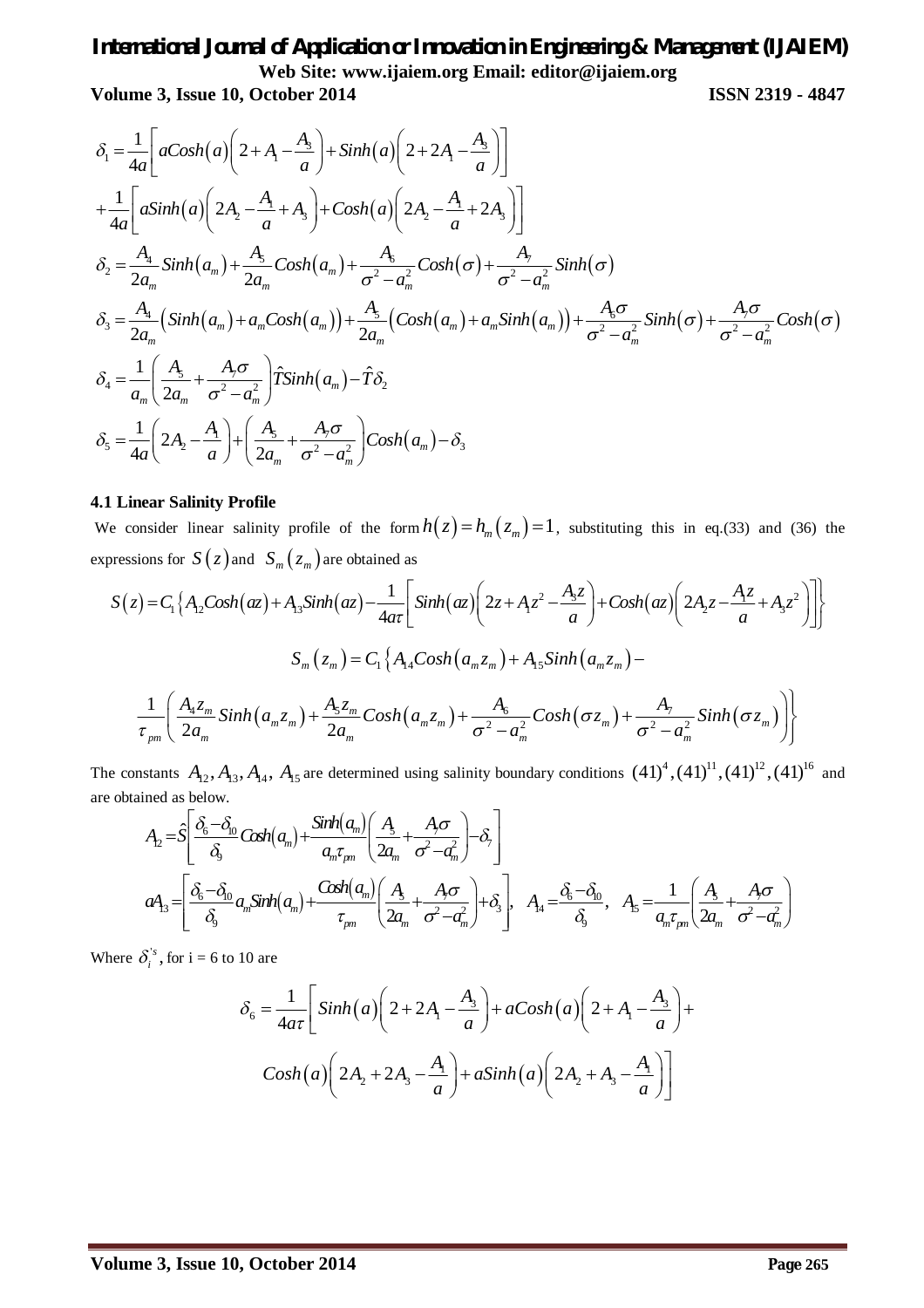**Volume 3, Issue 10, October 2014 ISSN 2319 - 4847**

$$
\delta_7 = \frac{1}{\tau_{pm}} \left[ \frac{A_4}{2a_m} \sinh(a_m) + \frac{A_5}{2a_m} \cosh(a_m) + \frac{A_6}{\sigma^2 - a_m^2} \cosh(\sigma) + \frac{A_7}{\sigma^2 - a_m^2} \sinh(\sigma) \right]
$$
  
\n
$$
\delta_8 = \frac{1}{4a\tau} \left( 2A_2 - \frac{A_1}{a} \right) - \frac{1}{\tau_{pm}} \left[ \frac{A_4}{2a_m} \sinh(a_m) + \frac{A_4}{2} \cosh(a_m) + \frac{A_5}{2a_m} \cosh(a_m) + \frac{A_5}{2} \sinh(a_m) \right]
$$
  
\n
$$
\frac{A_6 \sigma}{\sigma^2 - a_m^2} \sinh(\sigma) + \frac{A_7 \sigma}{\sigma^2 - a_m^2} \cosh(\sigma) \right]
$$
  
\n
$$
\delta_9 = a \hat{S} \sinh(a) \cosh(a_m) + a_m \cosh(a) \sinh(a_m)
$$
  
\n
$$
\delta_{10} = \frac{a \hat{S} \sinh(a) \sinh(a_m)}{a_m \tau_{pm}} \left( \frac{A_5}{2a_m} + \frac{A_7 \sigma}{\sigma^2 - a_m^2} \right) - \hat{S} a \sinh(a) \delta_7 + \frac{\cosh(a) \cosh(a_m) \cosh(a_m)}{\tau_{pm}} \left( \frac{A_5}{2a_m} + \frac{A_7 \sigma}{\sigma^2 - a_m^2} \right) + \delta_8 \cosh(a)
$$

The Thermal Marangoni number for Linear Salinity Profile is obtained by the boundary condition  $(41)^2$  as

$$
M_{t} = \frac{-\left(\Delta_{11} + M_{s}a^{2}\Delta_{12}\right)}{a^{2}\Delta_{13}}
$$

Where  
\n
$$
\Delta_{11} = C_1 \Big[ a^2 \cosh(a) + A_1 \Big( 2a \sinh(a) + a^2 \cosh(a) \Big) + A_2 a^2 \sinh(a) + A_3 \Big( 2a \cosh(a) + a^2 \sinh(a) \Big) \Big]
$$
\n
$$
\Delta_{12} = C_1 \Big\{ A_{12} \cosh(a) + A_{13} \sinh(a) - \frac{1}{4a\tau} \Big[ \sinh(a) \Big( 2 + A_1 - \frac{A_3}{a} \Big) + \cosh(a) \Big( 2A_2 - \frac{A_1}{a} + A_3 \Big) \Big] \Big\}
$$
\n
$$
\Delta_{13} = C_1 \Big\{ A_8 \cosh(a) + A_9 \sinh(a) - \frac{1}{4a} \Big[ \sinh(a) (2 + A_1 - \frac{A_3}{a}) + \cosh(a) (2A_2 - \frac{A_1}{a} + A_3) \Big] \Big\}
$$

#### **4.2 Parabolic Salinity Profile**

We consider parabolic salinity profile of the form  $h(z) = 2z, h_m(z_m) = 2z_m$ , substituting this in eq.(33) and (36), the expressions for  $S(z)$  and  $S_m(z_m)$  are obtained as

$$
S(z) = C_1 \left\{ A_{16}Cosh(az) + A_{17}Sinh(az) - \frac{2}{\tau} \left[ Sinh(az) \left( \frac{z^2}{4a} + \frac{A_1 z^3}{12a} + \frac{A_2 z}{4a^3} - \frac{A_2 z}{4a^2} - \frac{A_3 z^2}{4a^2} \right) \right.\n\left. + \frac{Cosh(az)}{4a^2} \left( -\frac{z}{4a^2} - \frac{A_1 z^2}{4a^2} + \frac{A_2 z^2}{4a} + \frac{A_3 z^3}{12a} + \frac{A_3 z}{4a^3} \right) \right] \right\}
$$
\n
$$
S_m(z_m) = C_1 \left\{ A_8Cosh(a_m z_m) + A_9Sinh(a_m z_m) - \frac{2}{\tau_{pm}} \left( Sinh(a_m z_m) \left( \frac{A_4 z_m^2}{4a_m} - \frac{A_5 z_m}{4a_m^2} \right) + Cosh(a_m z_m) \left( \frac{A_5 z_m^2}{4a_m} - \frac{A_4 z_m}{4a_m^2} \right) \right.\n\left. + \frac{Cosh(\sigma z_m)}{\sigma^2 - \sigma_m^2} \left( \frac{A_6 z_m}{\sigma^2 - \sigma_m^2} - \frac{2\sigma A_7}{(\sigma^2 - \sigma_m^2)^2} \right) \right\}
$$

The constants  $A_{16}$ ,  $A_{17}$ ,  $A_{18}$ ,  $A_{19}$  are determined using the salinity boundary conditions  $(41)^4$ ,  $(41)^{11}$ ,  $(41)^{12}$ ,  $(41)^{16}$  and are obtained as below.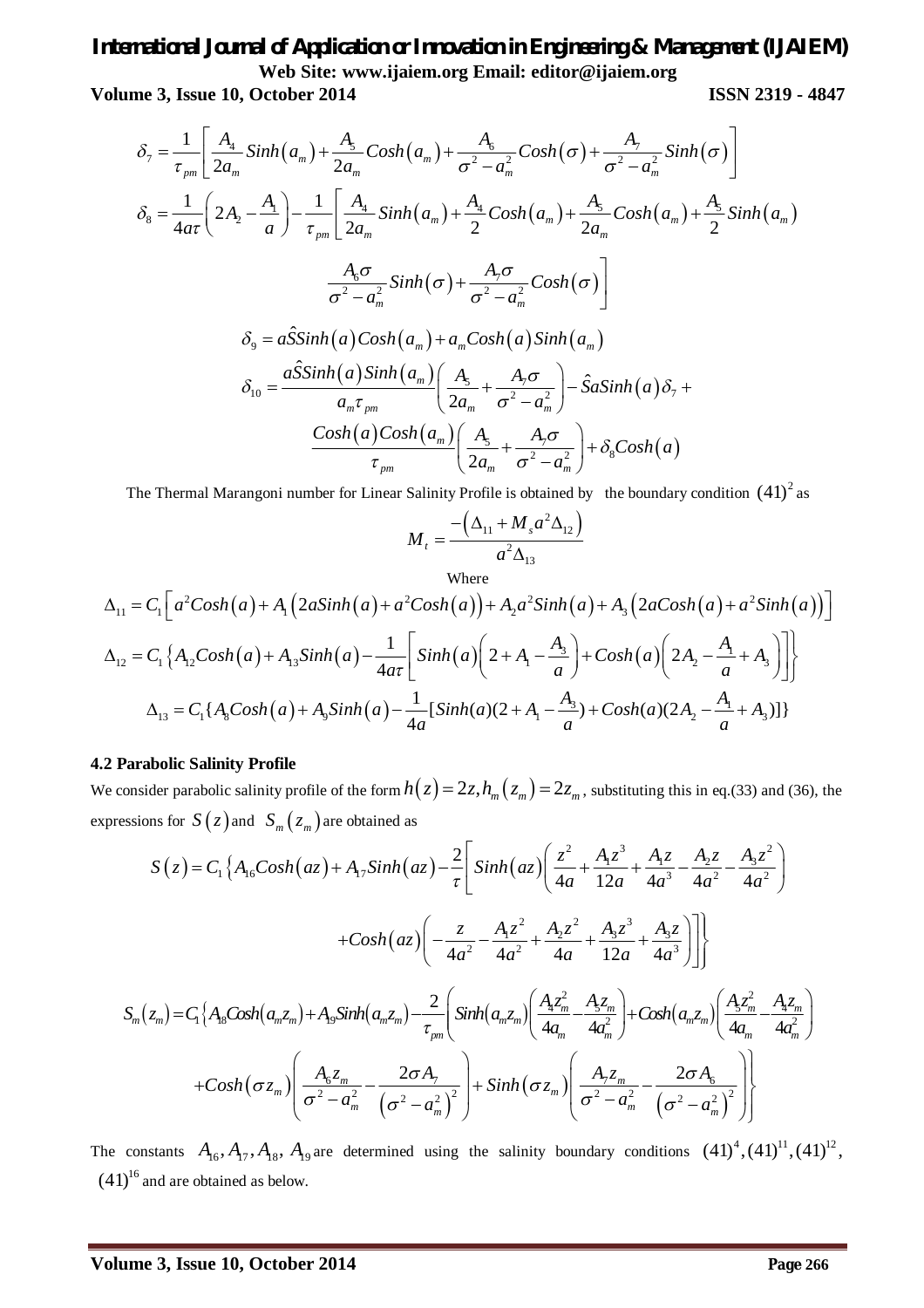**Volume 3, Issue 10, October 2014 ISSN 2319 - 4847**

$$
A_{16} = \hat{S} \left[ \frac{p_7}{p_8} \cosh(a_m) + \frac{p_7}{a_m} \sinh(a_m) - p_3 \right], aA_{17} = \frac{p_7}{p_8} a_m \sinh(a_m) + p_5 \cosh(a_m) - p_6,
$$
  

$$
A_{18} = \frac{p_7}{p_8}, \quad a_m A_{19} = p_5
$$

Where  $p_i^{\prime s}$ ,  $p_i^s$ , for i = 1 to 8 are

$$
p_{1} = \frac{2}{\tau} \left( \frac{-1}{4a^{2}} + \frac{A_{3}}{4a^{3}} \right)
$$
\n
$$
p_{2} = \frac{2}{\tau} \left[ \sinh(a) \left( \frac{1}{2a} + \frac{A_{1}}{4a} + \frac{A_{1}}{4a^{3}} - \frac{A_{2}}{4a^{2}} - \frac{A_{3}}{2a^{2}} \right) + aCosh(a) \left( \frac{1}{4a} + \frac{A_{1}}{12a} + \frac{A_{2}}{4a^{3}} - \frac{A_{2}}{4a^{2}} - \frac{A_{3}}{4a^{2}} \right) \right]
$$
\n
$$
Cosh(a) \left( \frac{-1}{4a^{2}} - \frac{A_{1}}{2a^{2}} + \frac{A_{2}}{2a} + \frac{A_{3}}{4a} + \frac{A_{3}}{4a^{3}} \right) + aSinh(a) \left( \frac{-1}{4a^{2}} - \frac{A_{1}}{4a^{2}} + \frac{A_{2}}{4a} + \frac{A_{3}}{4a^{3}} \right)
$$
\n
$$
p_{3} = \frac{2}{\tau_{pm}} \left( \sinh(a_{m}) \left( \frac{A_{4}}{4a_{m}} - \frac{A_{3}}{4a_{m}^{2}} \right) + \cosh(a_{m}) \left( \frac{A_{5}}{4a_{m}} - \frac{A_{4}}{4a_{m}^{2}} \right) \right)
$$
\n
$$
+ Cosh(\sigma) \left( \frac{A_{6}}{\sigma^{2} - a_{m}^{2}} - \frac{2\sigma A_{7}}{(\sigma^{2} - a_{m}^{2})^{2}} \right) + \sinh(\sigma) \left( \frac{A_{7}}{\sigma^{2} - a_{m}^{2}} - \frac{2\sigma A_{6}}{(\sigma^{2} - a_{m}^{2})^{2}} \right) \right)
$$
\n
$$
p_{4} = \frac{2}{\tau_{pm}} \left( a_{m} \cosh(a_{m}) \left( \frac{A_{4}}{4a_{m}} - \frac{A_{5}}{4a_{m}^{2}} \right) + \sinh(a_{m}) \left( \frac{A_{4}}{2a_{m}} - \frac{A_{5}}{4a_{m}^{2}} \right) + a_{m} \sinh(a_{m}) \left( \frac{A_{5}}{4a_{m}} -
$$

The Thermal Marangoni number for Parabolic Salinity Profile is obtained by the boundary condition  $(41)^2$  as

$$
M_{t} = \frac{-\left(\Delta_{11} + M_{s}a^{2}\Delta_{12}\right)}{a^{2}\Delta_{13}}
$$

Where

$$
\Delta_{11} = C_1 \Big[ a^2 \cosh(a) + A_1 \Big( 2a \sinh(a) + a^2 \cosh(a) \Big) + A_2 a^2 \sinh(a) + A_3 \Big( 2a \cosh(a) + a^2 \sinh(a) \Big) \Big] \n\Delta_{12} = C_1 \Big\{ A_{16} \cosh(a) + A_{17} \sinh(a) - A_{18} \sinh(a) \Big\}
$$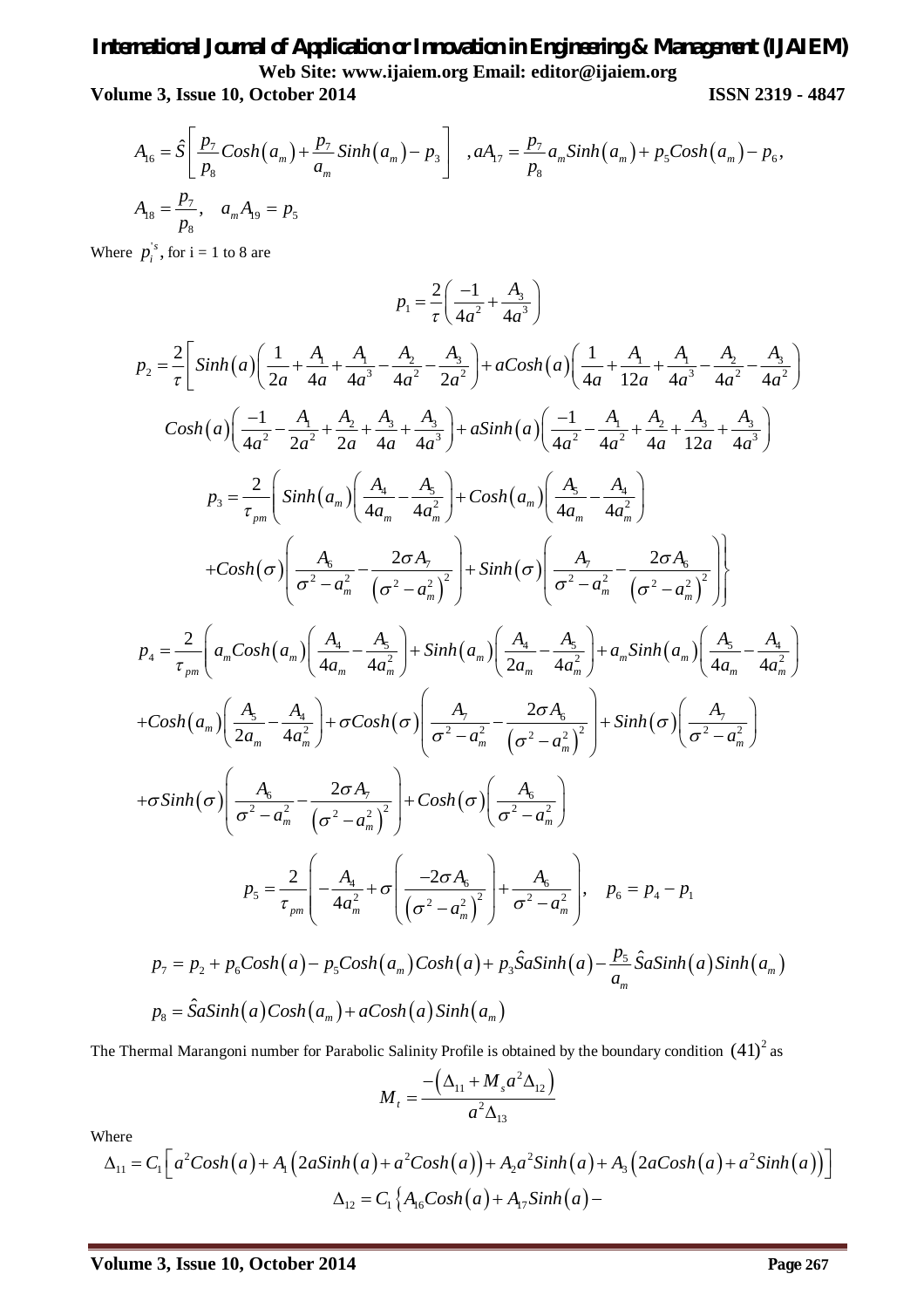**Volume 3, Issue 10, October 2014 ISSN 2319 - 4847**

$$
\frac{2}{\tau} \Bigg[ \sinh\left(a\right) \Bigg( \frac{1}{4a} + \frac{A_1}{12a} + \frac{A_1}{4a^3} - \frac{A_2}{4a^2} - \frac{A_3}{4a^2} \Bigg) + \cosh\left(a\right) \Bigg( -\frac{1}{4a^2} - \frac{A_1}{4a^2} + \frac{A_2}{4a} + \frac{A_3}{12a} + \frac{A_3}{4a^3} \Bigg) \Bigg] \Bigg\}
$$
  

$$
\Delta_{13} = C_1 \{ A_8 \cosh\left(a\right) + A_9 \sinh\left(a\right) - \frac{1}{4a} \left[ \sinh\left(a\right) \left(2 + A_1 - \frac{A_3}{a}\right) + \cosh\left(a\right) \left(2A_2 - \frac{A_1}{a} + A_3\right) \right] \}
$$

#### **4.3 Inverted Parabolic Salinity Profile**

We consider parabolic salinity profile of the form  $h(z) = 2(1-z)$ ,  $h_m(z_m) = 2(1-z_m)$ , substituting this in eq.(33) and (36) the expressions for  $S(z)$  and  $S_m(z_m)$  are obtained as

$$
S(z) = C_{1} \left\{ A_{20}Cosh(az) + A_{21}Sinh(az) + \frac{2}{\tau} \left( Sinh(az) \left( \frac{-2z - A_{1}z^{2} + z^{2}}{4a} + \frac{A_{1}z^{3}}{12a} + \frac{A_{1}z}{4a^{3}} + \frac{A_{3}z - A_{2}z - A_{3}z^{2}}{4a^{2}} \right) + \frac{Cosh(az) \left( \frac{-2A_{2}z - A_{3}z^{2} + A_{2}z^{2}}{4a} + \frac{A_{3}z^{2}}{12a} + \frac{A_{3}z^{2}}{4a^{3}} + \frac{A_{1}z - z - A_{1}z^{2}}{4a^{2}} \right) \right\}}{\left\{ S_{m}(z_{m}) = C_{1} \left\{ A_{22}Cosh(a_{m}z_{m}) + A_{23}Sinh(a_{m}z_{m}) + \frac{2}{\tau_{pm}} \left( Sinh(a_{m}z_{m}) \left( \frac{-A_{4}z_{m}}{2a_{m}} + \frac{A_{4}z_{m}^{2}}{4a_{m}} - \frac{A_{5}z_{m}}{4a_{m}^{2}} \right) + \frac{Cosh(a_{m}z_{m}) \left( \frac{-A_{5}z_{m}}{2a_{m}} + \frac{A_{5}z_{m}^{2}}{4a_{m}^{2}} - \frac{A_{4}z_{m}}{4a_{m}^{2}} \right) \right\}} + \frac{Cosh(\sigma z_{m}) \left( \frac{-A_{6}}{\sigma^{2} - a_{m}^{2}} + \frac{A_{6}z_{m}}{\sigma^{2} - a_{m}^{2}} - \frac{2\sigma A_{7}}{(\sigma^{2} - a_{m}^{2})^{2}} \right) + \sinh(\sigma z_{m}) \left( \frac{-A_{7}}{\sigma^{2} - a_{m}^{2}} + \frac{A_{7}z_{m}}{\sigma^{2} - a_{m}^{2}} - \frac{2\sigma A_{6}}{(\sigma^{2} - a_{m}^{2})^{2}} \right) \right\}}
$$

The constants  $A_{20}$ ,  $A_{21}$ ,  $A_{22}$ ,  $A_{23}$  are determined using salinity boundary conditions  $(41)^4$ ,  $(41)^{11}$ ,  $(41)^{12}$ ,  $(41)^{16}$  and are obtained as below.

$$
A_{20} = \hat{S} \left[ A_{22} Cosh(a_m) - \frac{I_5}{a_m} Sinh(a_m) + I_3 \right], \quad aA_{21} = A_{22} a_m Sinh(a_m) - I_5 Cosh(a_m) - I_1 + I_4
$$
  

$$
A_{22} = \frac{I_6}{I_7}, \qquad a_m A_{23} = -I_5
$$

Where  $I_i^s$ ,  $I_i^s$ , for  $i = 1$  *to* 7 are

$$
I_{1} = \frac{2}{\tau} \left( \frac{-1}{4a^{2}} + \frac{A_{3}}{4a^{3}} - \frac{2A_{2}}{4a} + \frac{A_{1}}{4a^{2}} \right)
$$
  
\n
$$
I_{2} = \frac{2}{\tau} \left[ \sinh(a) \left( -\frac{2A_{1}}{4a} + \frac{A_{1}}{4a^{3}} - \frac{A_{2} + A_{3}}{4a^{2}} + \frac{A_{1}}{4a} \right) + a \cosh(a) \left( \frac{-1 - A_{1}}{4a} + \frac{A_{1}}{12a} + \frac{A_{1}}{4a^{3}} - \frac{A_{2}}{4a^{2}} \right) \right]
$$
  
\n
$$
\cosh(a) \left( -\frac{A_{1} + 1}{4a^{2}} - \frac{2A_{3}}{4a} + \frac{2A_{3}}{12a} + \frac{A_{3}}{4a^{3}} \right) + a \sinh(a) \left( -\frac{A_{2} + A_{3}}{4a} - \frac{1}{4a^{2}} + \frac{A_{3}}{12a} + \frac{A_{3}}{4a^{3}} \right)
$$
  
\n
$$
I_{3} = \frac{2}{\tau_{pm}} \left( \sinh(a_{m}) \left( -\frac{A_{4}}{4a_{m}} - \frac{A_{5}}{4a_{m}^{2}} \right) + \cosh(a_{m}) \left( -\frac{A_{5}}{4a_{m}} - \frac{A_{4}}{4a_{m}^{2}} \right) \right)
$$
  
\n
$$
+ \cosh(\sigma) \left( -\frac{2\sigma A_{7}}{\left( \sigma^{2} - a_{m}^{2} \right)^{2}} \right) + \sinh(\sigma) \left( -\frac{2\sigma A_{6}}{\left( \sigma^{2} - a_{m}^{2} \right)^{2}} \right)
$$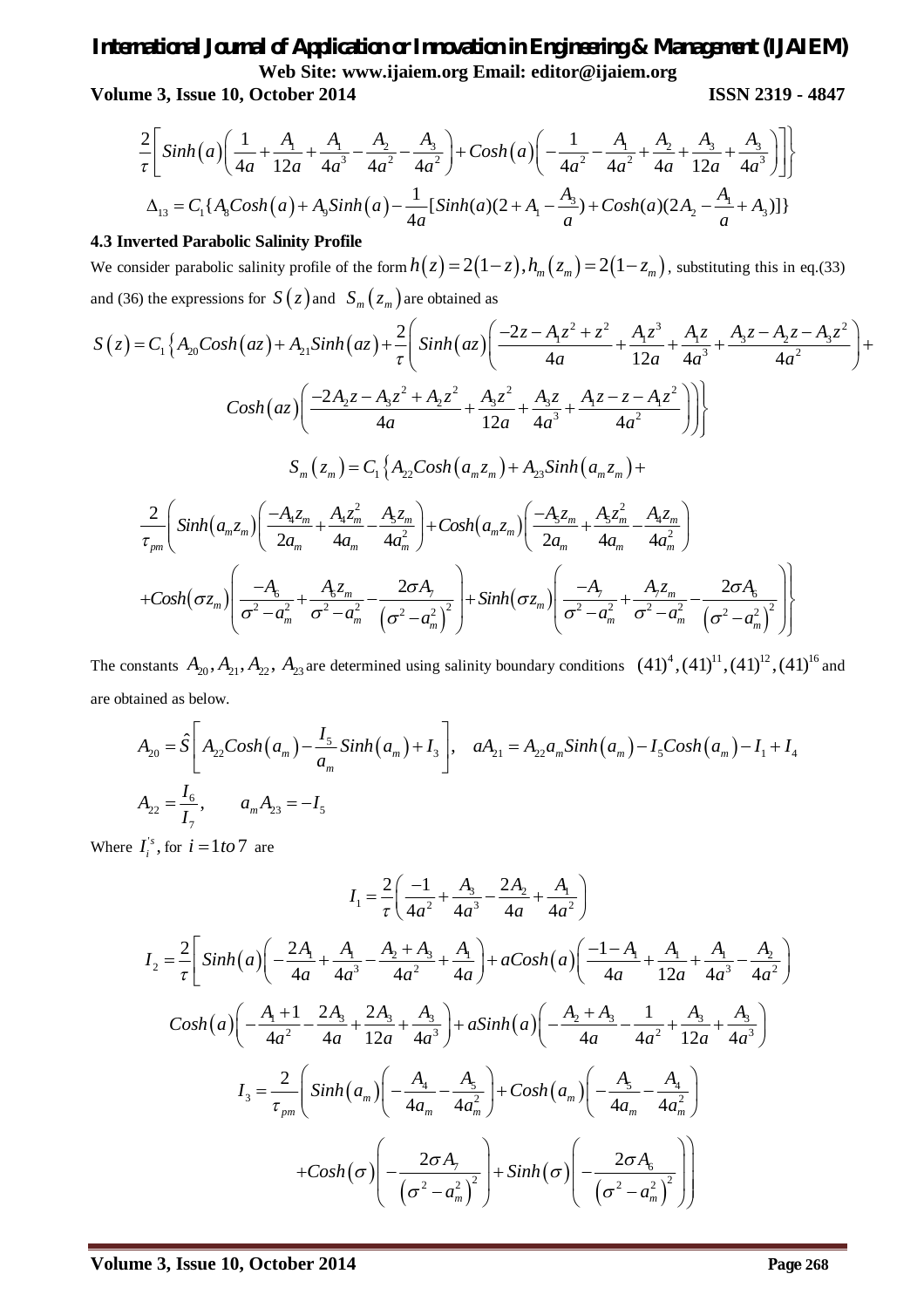**Volume 3, Issue 10, October 2014 ISSN 2319 - 4847**

$$
I_{4} = \frac{2}{\tau_{pm}} \left( a_{m}Cosh(a_{m}) \left( -\frac{A_{4}}{4a_{m}} - \frac{A_{5}}{4a_{m}^{2}} \right) + Sinh(a_{m}) \left( -\frac{A_{5}}{4a_{m}^{2}} \right) + \sigma Cosh(\sigma) \left( -\frac{2\sigma A_{6}}{\left( \sigma^{2} - a_{m}^{2} \right)^{2}} \right) + Sinh(\sigma) \left( \frac{A_{7}}{\sigma^{2} - a_{m}^{2}} \right) + \sigma Sinh(\sigma) \left( -\frac{2\sigma A_{7}}{\left( \sigma^{2} - a_{m}^{2} \right)^{2}} \right) + Cosh(\sigma) \left( \frac{A_{6}}{\sigma^{2} - a_{m}^{2}} \right) \right)
$$
  

$$
I_{5} = \frac{2}{\tau_{pm}} \left( -\frac{A_{5}}{2a_{m}} - \frac{A_{4}}{4a_{m}^{2}} + \sigma \left( \frac{-A_{7}}{\sigma^{2} - a_{m}^{2}} + \frac{-2\sigma A_{6}}{\left( \sigma^{2} - a_{m}^{2} \right)^{2}} \right) + \frac{A_{6}}{\sigma^{2} - a_{m}^{2}} \right)
$$
  

$$
I_{6} = -I_{2} - I_{4}Cosh(a) + I_{5}Cosh(a_{m})Cosh(a) - I_{3}\hat{S}aSinh(a) + \frac{I_{5}}{a_{m}}\hat{S}aSinh(a)Sinh(a_{m}) + I_{1}Cosh(a)
$$
  

$$
I_{7} = \hat{S}aSinh(a)Cosh(a_{m}) + a_{m}Cosh(a)Sinh(a_{m})
$$

The Thermal Marangoni number for inverted Parabolic Salinity Profile is obtained by the boundary condition  $(41)^2$  as

$$
M_{t} = \frac{-\left(\Delta_{11} + M_{s}a^{2}\Delta_{12}\right)}{a^{2}\Delta_{13}}
$$

Where

$$
\Delta_{11} = C_1 \Big[ a^2 \cosh(a) + A_1 \Big( 2a \sinh(a) + a^2 \cosh(a) \Big) + A_2 a^2 \sinh(a) + A_3 \Big( 2a \cosh(a) + a^2 \sinh(a) \Big) \Big]
$$
  
\n
$$
\Delta_{12} = C_1 \Big\{ A_{20} \cosh(a) + A_{21} \sinh(a) + \frac{2}{\tau} \Big( \sinh(a) \Big( \frac{-1 - A_1}{4a} + \frac{A_1}{12a} + \frac{A_1}{4a^3} - \frac{A_2}{4a^2} \Big) + Cosh(a) \Big( \frac{-A_2 - A_3}{4a} + \frac{A_3}{12a} + \frac{A_3}{4a^3} - \frac{1}{4a^2} \Big) \Big] \Big\}
$$
  
\n
$$
\Delta_{13} = C_1 \Big\{ A_8 \cosh(a) + A_9 \sinh(a) - \frac{1}{4a} \Big[ \sinh(a) (2 + A_1 - \frac{A_3}{a}) + Cosh(a) (2A_2 - \frac{A_1}{a} + A_3) \Big] \Big\}
$$

#### **5. INTERPRETATIONS**

The Thermal Marangoni numbers for the profiles, namely, linear, parabolic and inverted parabolic profiles for different parameters are presented graphically as a function of depth ratio  $\hat{d}$  by fixing the other parameters. The effects of the variations of the parameters like Horizontal Wave number *a*, Viscosity ratio  $\hat{\mu} = \frac{\mu_m}{m}$  $\mu$  $=\frac{\mu_m}{\mu}$ , Solute Marangoni

number  $M_s$  , Diffusivity ratio  $\tau$  , and the Darcy number  $Da$  on the thermal Marangoni number is displayed in figures 2,3,4,5 and 6 .



**Fig.1:** The variation of thermal Marangoni number for Linear, Parabolic and Inverted parabolic profiles with respect to the depth ratio. Figure1 shows the variation of thermal Marangoni numbers for different profiles with respect to the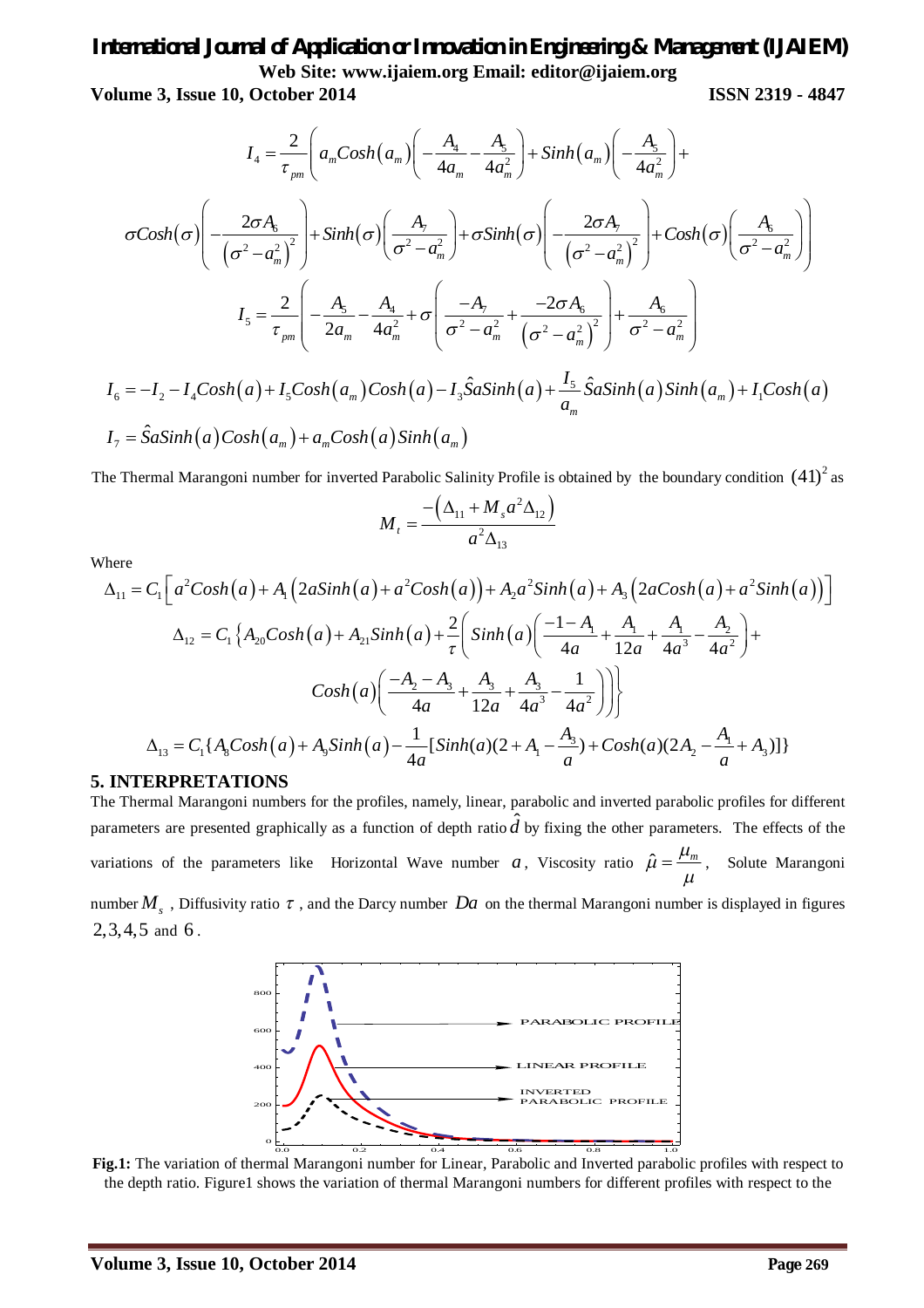depth ratio for fixed values of  $Da = 10$ ,  $\hat{S} = 1$ ,  $\hat{T} = 1$ ,  $\tau = 1$ ,  $\tau_{pm} = 1$ ,  $a = 5$ ,  $M_s = 10$ ,  $\mu = 5$ . Here the thermal Marangoni numbers for the profiles differ only for smaller values of depth ratios. Graphically it is evident that the parabolic salinity profile is the most stable one and the inverted salinity profile is the unstable one, so by choosing the appropriate salinity profile one can control the onset of double diffusive Marangoni convection in a composite layer in microgravity condition.



**Fig 2.** The effects of horizontal wave number  $a = 3, 4, 5$  on the Thermal Marangoni numbers  $M_t$ 

The effects of  $'a'$  horizontal wave number on the Thermal Marangoni numbers in linear, parabolic and inverted parabolic profiles are shown in Figures (a), (b) and (c) respectively for fixed values of  $Da = 10$ ,  $\hat{S} = 1$ ,  $\hat{T} = 1$ ,  $\tau = 1$ ,  $\tau_{pm} = 1$ ,  $M_s = 10$ ,  $\mu = 5$ . The line curve is for  $a = 3$ , the big dotted curve is for  $a = 4$  and the small dotted line curve is for  $a = 5$ . The curves for all the profiles are converging, indicating that for larger values of depth ratios, the corresponding thermal Marangoni numbers coincide. The effect of horizontal wave number is same for all the profiles, that is the increase in the value of the horizontal wavenumber a, the value of the thermal Marangoni number increases, so the onset of double diffusive Marangoni convection is delayed and hence the system is stabilized.



**Fig.3.** The effects of  $\hat{\mu} = 3, 4, 5$  on the Thermal Marangoni number  $M_t$ 

The effects of the viscosity ratio  $\hat{\mu} = \frac{\mu_m}{\mu}$ , which is the ratio of the effective viscosity of the porous medium to the fluid viscosity are displayed in Figures (a), (b) and (c) respectively for fixed values of  $Da = 10$ ,  $\hat{S} = 1$ ,  $\hat{T} = 1$ ,  $\tau = 1$ ,  $\tau_{pm} = 1, a = 5, M_s = 10$ . The line curve is for  $\mu = 3$ , the big dotted curve is for  $\mu = 4$  and the small dotted line curve is for  $\mu = 5$ . The curves for the parabolic profile are converging at both the ends, (fig. 3(b)) that is, the effect of the viscosity ratio is only for the values of depth ratio  $0.2 \leq \hat{d} \leq 10$ , so the effect of the viscosity ratio is limited to this range of depth ratio. In this range, for a fixed value of depth ratio, the increase in the value of viscosity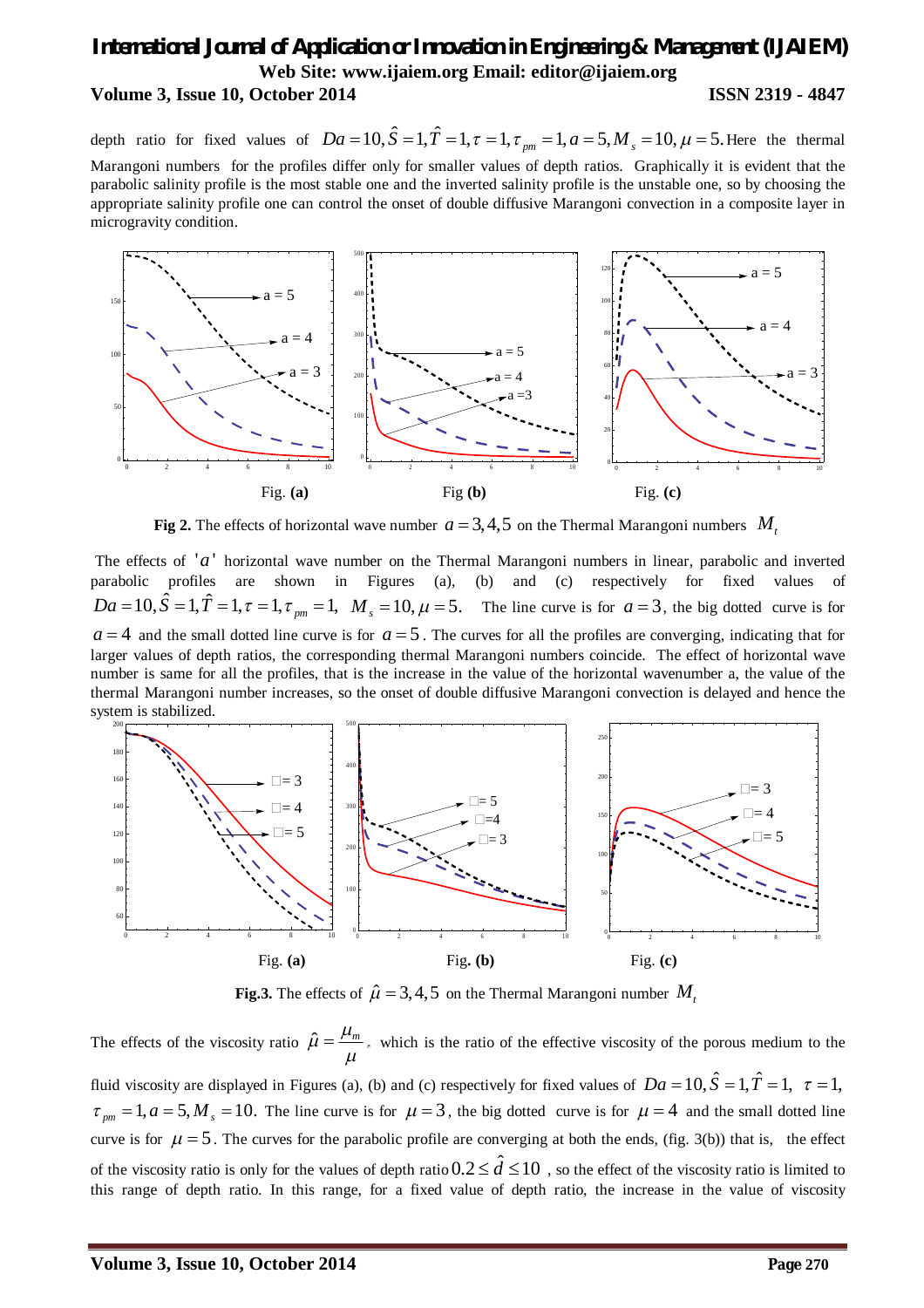ratio  $\hat{\mu} = \frac{\mu_m}{\mu}$  increases the thermal Marangoni number. Whereas the effect of the viscosity ratio is opposite to that for

linear and inverted parabolic salinity profile. The curves for the linear and inverted parabolic profile are diverging and the effect of the viscosity ratio is larger for larger values of the depth ratio. For a fixed value of depth ratio, the increase in the value of viscosity ratio decreases the thermal Marangoni number and so destabilizes the system and hence the onset of the double diffusive Marangoni convection is earlier.



**Fig.4.** The effects of  $M_s = 5,10,15$  on the Thermal Marangoni number  $M_t$ 

The effects of the Solute Marangoni number  $M_s$  are displayed in Fig. a ,b and c for the linear, parabolic and inverted parabolic salinity profiles respectively for fixed values of  $Da = 10$ ,  $\hat{S} = 1$ ,  $\hat{T} = 1$ ,  $\tau = 1$ ,  $\tau_{pm} = 1$ ,  $a = 5$ ,  $\mu = 5$ . The line curve is for  $M_s = 5$ , the big dotted curve is for  $M_s = 10$  and the small dotted line curve is for  $M_s = 15$ . The curves for the parabolic profile are converging at both the ends, that is, the effect of the viscosity ratio is only for the range of values of depth ratio  $1 \leq \hat{d} \leq 9$  The increasing values of  $M_s$  increases the value of the Thermal Marangoni number  $M_t$  i.e., to stabilize the system, so that, onset of surface driven double diffusive convection is delayed. Whereas the curves for the linear and inverted parabolic profile, are converging for larger values of depth ratio and the increase in the solute Marangoni number has no much effect of the thermal Marangoni number for larger values of the depth ratio. For a fixed value of depth ratio  $\hat{d}$ , the increase in the values of of the solute Marangoni number decreases the thermal Marangoni number, so the double diffusive Marangoni convection sets in earlier and hence destabilizes the system.



**Fig.5.** The effects of  $\tau = 0.5, 0.75, 1$  on the Thermal Marangoni number  $M_t$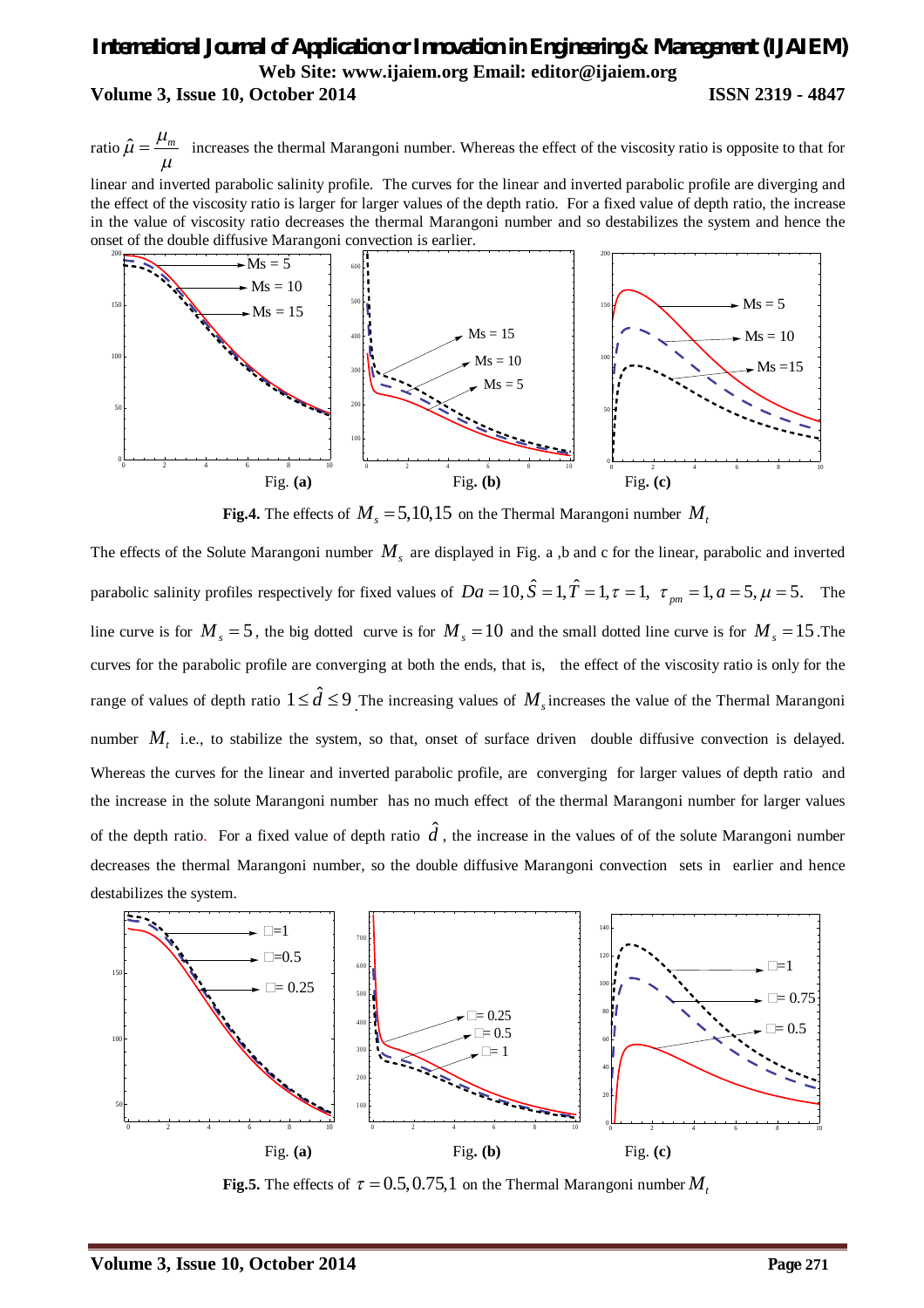The effects of the diffusivity ratio  $\tau$  in fluid layer are displayed in Figures (a), (b) and (c) for linear, parabolic and inverted parabolic salinity profiles respectively for fixed values of  $Da = 10$ ,  $\hat{S} = 1$ ,  $\hat{T} = 1$ ,  $\tau_{pm} = 1, a = 5, M_s = 10, \mu = 5$ . The line curve is for  $\tau = 0.5$ , the big dotted curve is for  $\tau = 0.75$  and the small dotted line curve is for  $\tau = 1$ . The curves for the parabolic profile are converging at both the ends, that is, the effect of the viscosity ratio is only for the values of depth ratio  $1 \leq \hat{d} \leq 10$ , whereas the curves for the linear and inverted parabolic profile are converging. The increase in the values of  $\tau$  increases the value of the Thermal Marangoni number  $M<sub>t</sub>$  for the linear and inverted parabolic salinity profile, to stabilize the system, so the onset of surface driven double diffusive convection is delayed, where as the same decreases the corresponding thermal Marangoni number for the parabolic salinity profile.



**Fig.6.** The effects of  $Da = 8,9,10$  on the Thermal Marangoni number M<sub>*t*</sub>

The effects of the Darcy number  $Da = \beta^2 = \frac{R}{d^2}$ *m*  $Da = \beta^2 = \frac{K}{\sqrt{2}}$ *d*  $=\beta^2=\frac{R}{r^2}$ , are displayed in Figures (a), (b) and (c) for linear, parabolic and inverted parabolic salinity profiles respectively for fixed values of  $\hat{S} = 1, \hat{T} = 1, \tau = 1$ ,  $\tau_{pm} = 1, a = 5, M_s = 10, \mu = 5$  The line curve is for  $Da = 8$ , the big dotted curve is for  $Da = 9$  and the small dotted line curve is for  $Da = 10$ . The effect of The Darcy number is visible only for small values of depth ratios. The effect of Darcy number is same for all the profiles. For a fixed value of depth ratio, increase in the value of Darcy

number increases the thermal Marangoni number for all the profiles, that is this stabilizes the system, so the onset of surface driven double diffusive convection is delayed, this may be due to the presence of second diffusing component.

### **6. CONCLUSIONS**

- 1. The parabolic salinity profile is the most stable one and the inverted salinity profile is the unstable one.
- 2. For various variations of the parameters, the effect of the parabolic salinity profile is opposite to those of linear and inverted parabolic salinity profiles except for that of Darcy number.
- 3. The variation of Darcy number has same effect on the onset on the double diffusive Marangoni convection for all the profiles.
- 4. The increase the values of horizontal wave number *a* , the viscosity ratio and solute Marangoni number and the decrease in the values of diffusivity ratio in the fluid layer stabilizes the system for parabolic salinity profile, where as the same destabilizes the system for the linear and inverted parabolic salinity profile.

#### **Acknowledgements**

I express my gratitude to Prof. N. Rudraiah and Prof. I.S. Shivakumara, UGC-CAS in Fluid mechanics, Bangalore University, Bangalore, for their help during the formulation of the problem.

### **REFERENCES**

[1] I.S. Shivakumara, N. Rudraiah and C.E. Nanjundappa "Effect of non-uniform basic temperature gradients on Rayleigh-Bernad- Marangoni convection in ferrofluids" Journal of Magnetism and Magnetic Materials, 248,379- 395, 2002.